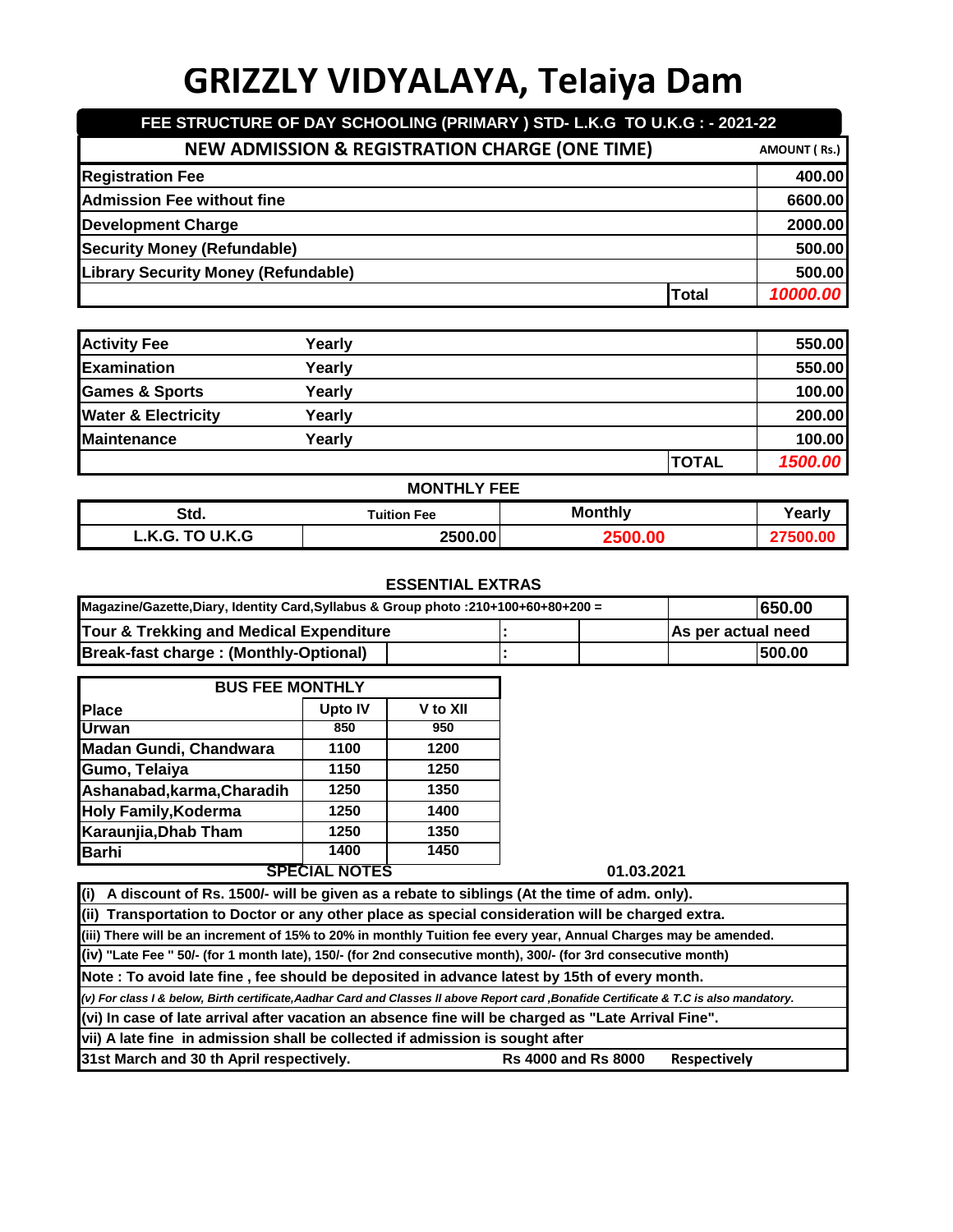## **FEE STRUCTURE OF DAY SCHOOLING (PRIMARY ) STD- I TO II : 2021-22**

| <b>NEW ADMISSION &amp; REGISTRATION CHARGE (ONE TIME)</b> |              | <b>AMOUNT (IN Rs.)</b> |
|-----------------------------------------------------------|--------------|------------------------|
| <b>Registration Fee</b>                                   |              | 400.00                 |
| <b>Admission Fee without fine</b>                         |              | 8600.00                |
| <b>Development Charge</b>                                 |              | 2000.00                |
| <b>Security Money (Refundable)</b>                        |              | 500.00                 |
| <b>Library Security Money (Refundable)</b>                |              | 500.00                 |
|                                                           | <b>Total</b> | 12000.00               |

| <b>Activity Fee</b>            | Yearly |                     |              | 550.00  |
|--------------------------------|--------|---------------------|--------------|---------|
| <b>Library &amp; Magazine</b>  | Yearly |                     |              | 100.00  |
| <b>Examination</b>             | Yearly |                     |              | 550.00  |
| <b>Games &amp; Sports</b>      | Yearly |                     |              | 100.00  |
| <b>Water &amp; Electricity</b> | Yearly |                     |              | 300.00  |
| <b>Maintenance</b>             | Yearly |                     |              | 100.00  |
|                                |        |                     | <b>TOTAL</b> | 1700.00 |
|                                |        | <b>MONTHI Y FFF</b> |              |         |

| <b>WUNITLIFEE</b> |                      |                |  |        |
|-------------------|----------------------|----------------|--|--------|
| Std.              | <b>Tuition Fee I</b> | <b>Monthly</b> |  | Yearly |
| TO II             | 2550.00              | OFFA<br>nn i   |  |        |

| Magazine/Gazette,Diary, Identity Card,Syllabus & Group photo: 210+100+60+80+200 = |                    | 650.00 |
|-----------------------------------------------------------------------------------|--------------------|--------|
| Tour & Trekking and Medical Expenditure                                           | As per actual need |        |
| <b>Break-fast charge: (Monthly-Optional)</b>                                      |                    | 500.00 |

| <b>BUS FEE MONTHLY</b>                                                        |                      |          |                                                                                                                                          |
|-------------------------------------------------------------------------------|----------------------|----------|------------------------------------------------------------------------------------------------------------------------------------------|
| <b>Place</b>                                                                  | <b>Upto IV</b>       | V to XII |                                                                                                                                          |
| <b>Urwan</b>                                                                  | 850                  | 950      |                                                                                                                                          |
| <b>Madan Gundi, Chandwara</b>                                                 | 1100                 | 1200     |                                                                                                                                          |
| <b>Gumo, Telaiya</b>                                                          | 1150                 | 1250     |                                                                                                                                          |
| Ashanabad, karma, Charadih                                                    | 1250                 | 1350     |                                                                                                                                          |
| <b>Holy Family, Koderma</b>                                                   | 1250                 | 1400     |                                                                                                                                          |
| Karaunjia, Dhab Tham                                                          | 1250                 | 1350     |                                                                                                                                          |
| <b>Barhi</b>                                                                  | 1400                 | 1450     |                                                                                                                                          |
|                                                                               | <b>SPECIAL NOTES</b> |          | 01.03.2021                                                                                                                               |
| (i)                                                                           |                      |          | A discount of Rs. 1500/- will be given as a rebate to siblings (At the time of adm. only).                                               |
|                                                                               |                      |          | (ii) Transportation to Doctor or any other place as special consideration will be charged extra.                                         |
|                                                                               |                      |          | (iii) There will be an increment of 15% to 20% in monthly Tuition fee every year, Annual Charges may be amended.                         |
|                                                                               |                      |          | (iv) "Late Fee " 50/- (for 1 month late), 150/- (for 2nd consecutive month), 300/- (for 3rd consecutive month)                           |
|                                                                               |                      |          | Note: To avoid late fine, fee should be deposited in advance latest by 15th of every month.                                              |
|                                                                               |                      |          | (v) For class I & below, Birth certificate, Aadhar Card and Classes II above Report card , Bonafide Certificate & T.C is also mandatory. |
|                                                                               |                      |          | (vi) In case of late arrival after vacation an absence fine will be charged as "Late Arrival Fine".                                      |
| vii) A late fine in admission shall be collected if admission is sought after |                      |          |                                                                                                                                          |
| 31st March and 30 th April respectively.                                      |                      |          | Rs 4000 and Rs 8000 Respectively                                                                                                         |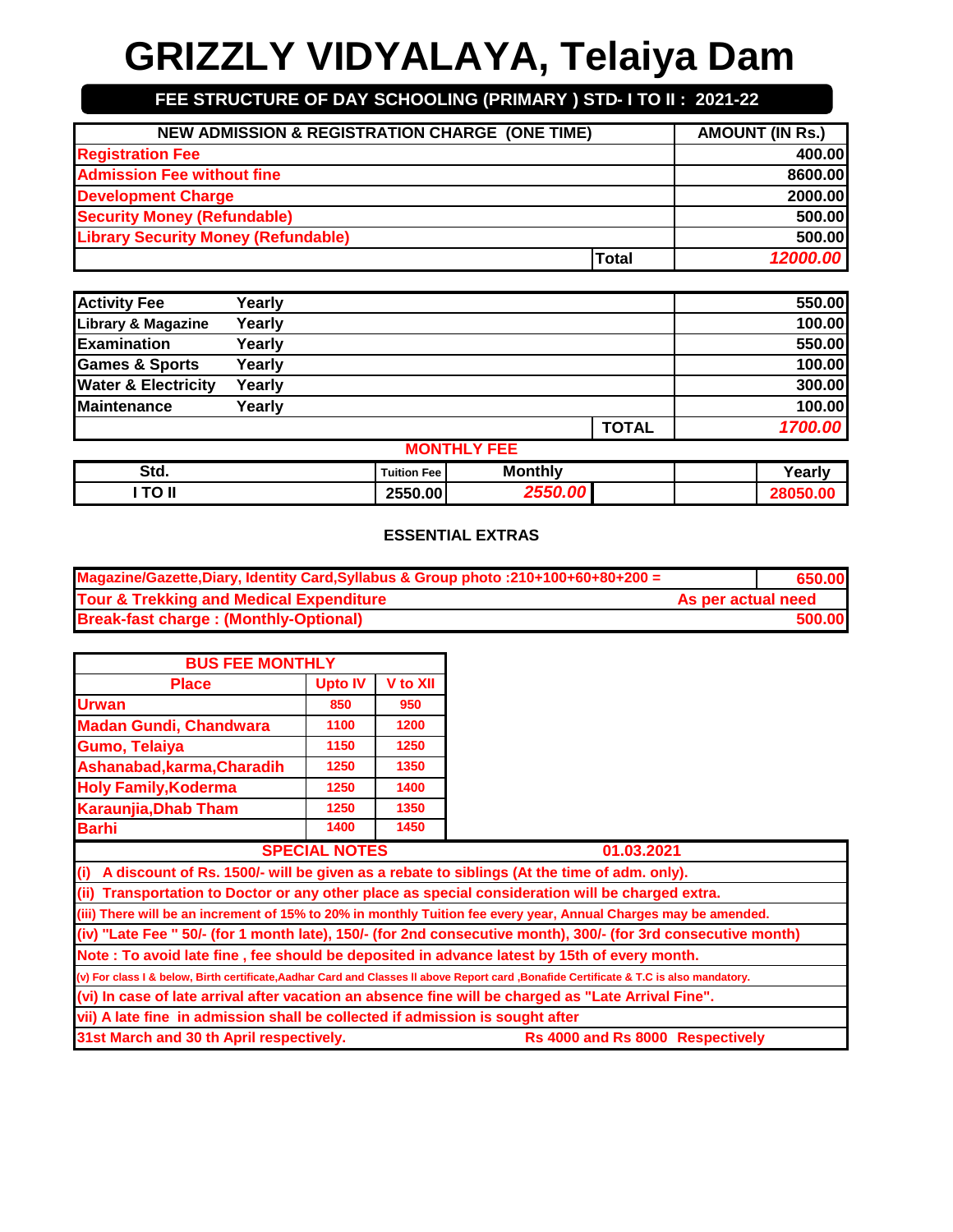# **FEE STRUCTURE OF DAY SCHOOLING (PRIMARY ) STD- III TO IV : 2021-22**

| <b>NEW ADMISSION &amp; REGISTRATION CHARGE (ONE TIME)</b> | <b>AMOUNT (IN Rs.)</b> |          |
|-----------------------------------------------------------|------------------------|----------|
| <b>Registration Fee</b>                                   |                        | 400.00   |
| <b>Admission Fee without fine</b>                         |                        | 8600.00  |
| <b>Development Charge</b>                                 |                        | 2000.00  |
| <b>Security Money (Refundable)</b>                        |                        | 500.00   |
| <b>Library Security Money (Refundable)</b>                |                        | 500.00   |
|                                                           | <b>Total</b>           | 12000.00 |

| <b>Activity Fee</b>            | Yearly |              | 550.00  |
|--------------------------------|--------|--------------|---------|
| Library & Magazine             | Yearly |              | 100.00  |
| Examination                    | Yearly |              | 550.00  |
| <b>Games &amp; Sports</b>      | Yearly |              | 100.00  |
| <b>Water &amp; Electricity</b> | Yearly |              | 300.00  |
| <b>Maintenance</b>             | Yearly |              | 100.00  |
|                                |        | <b>TOTAL</b> | 1700.00 |

**MONTHLY FEE**

| Std.               | <b>Tuition Fee</b> | <b>Monthly</b> | $V_{\alpha\alpha r}$<br>ca |
|--------------------|--------------------|----------------|----------------------------|
| <b>TO IV</b><br>Ш. | 2650               |                |                            |

| Magazine/Gazette,Diary, Identity Card,Syllabus & Group photo :210+100+60+80+200 = | 650.00             |
|-----------------------------------------------------------------------------------|--------------------|
| <b>Tour &amp; Trekking and Medical Expenditure</b>                                | As per actual need |
| <b>Break-fast charge: (Monthly-Optional)</b>                                      | 500.00             |

| <b>BUS FEE MONTHLY</b>                                                        |                      |                 |                                                                                                                                          |
|-------------------------------------------------------------------------------|----------------------|-----------------|------------------------------------------------------------------------------------------------------------------------------------------|
| <b>Place</b>                                                                  | <b>Upto IV</b>       | <b>V</b> to XII |                                                                                                                                          |
| <b>Urwan</b>                                                                  | 850                  | 950             |                                                                                                                                          |
| <b>Madan Gundi, Chandwara</b>                                                 | 1100                 | 1200            |                                                                                                                                          |
| <b>Gumo, Telaiya</b>                                                          | 1150                 | 1250            |                                                                                                                                          |
| Ashanabad, karma, Charadih                                                    | 1250                 | 1350            |                                                                                                                                          |
| <b>Holy Family, Koderma</b>                                                   | 1250                 | 1400            |                                                                                                                                          |
| Karaunjia, Dhab Tham                                                          | 1250                 | 1350            |                                                                                                                                          |
| <b>Barhi</b>                                                                  | 1400                 | 1450            |                                                                                                                                          |
|                                                                               | <b>SPECIAL NOTES</b> |                 | 01.03.2021                                                                                                                               |
| (i)                                                                           |                      |                 | A discount of Rs. 1500/- will be given as a rebate to siblings (At the time of adm. only).                                               |
|                                                                               |                      |                 | (ii) Transportation to Doctor or any other place as special consideration will be charged extra.                                         |
|                                                                               |                      |                 | (iii) There will be an increment of 15% to 20% in monthly Tuition fee every year, Annual Charges may be amended.                         |
|                                                                               |                      |                 | (iv) "Late Fee " 50/- (for 1 month late), 150/- (for 2nd consecutive month), 300/- (for 3rd consecutive month)                           |
|                                                                               |                      |                 | Note: To avoid late fine, fee should be deposited in advance latest by 15th of every month.                                              |
|                                                                               |                      |                 | (v) For class I & below, Birth certificate, Aadhar Card and Classes II above Report card , Bonafide Certificate & T.C is also mandatory. |
|                                                                               |                      |                 | (vi) In case of late arrival after vacation an absence fine will be charged as "Late Arrival Fine".                                      |
| vii) A late fine in admission shall be collected if admission is sought after |                      |                 |                                                                                                                                          |
| 31st March and 30 th April respectively.                                      |                      |                 | Rs 4000 and Rs 8000 Respectively                                                                                                         |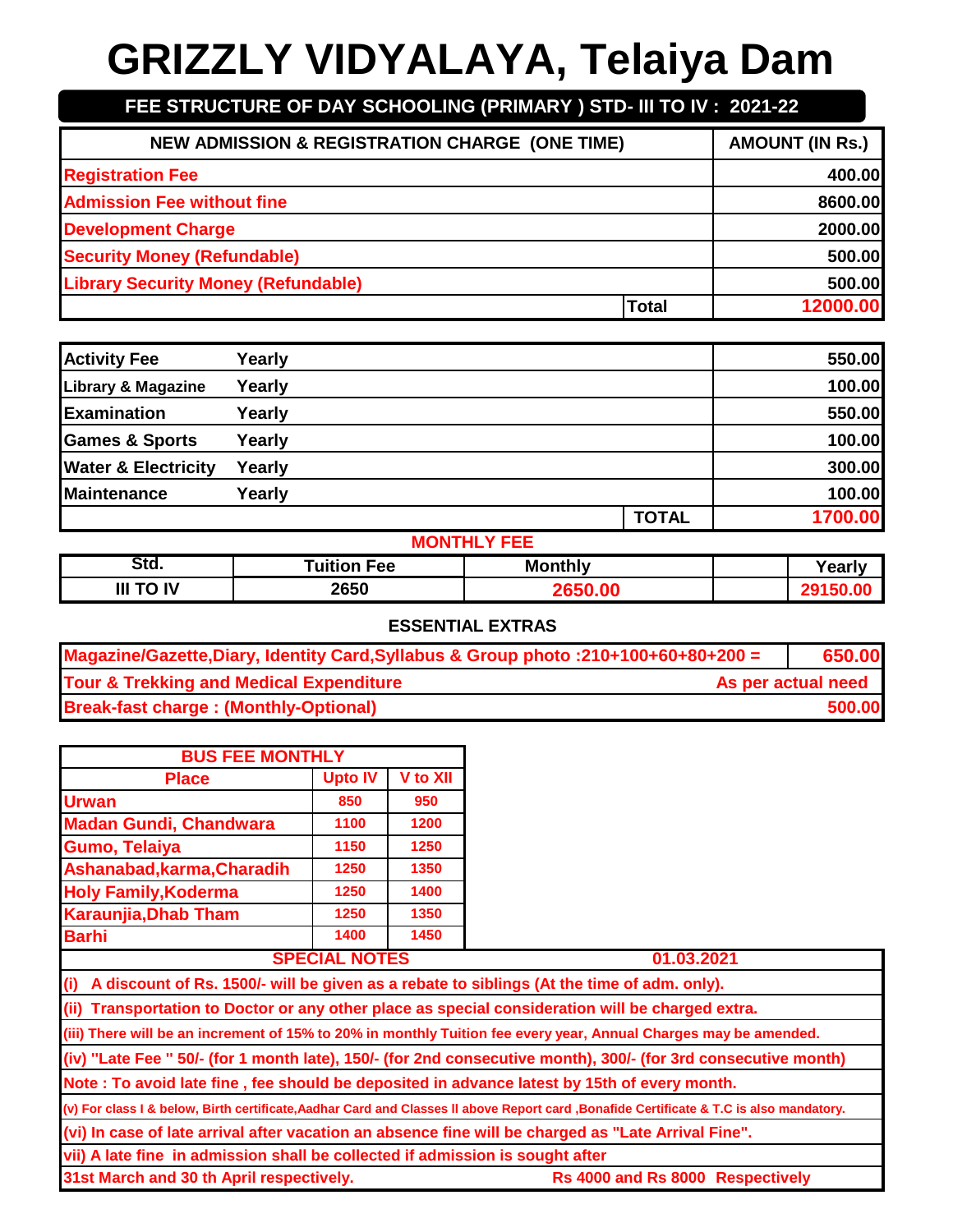# **FEE STRUCTURE OF DAY SCHOOLING (PRIMARY ) STD- V: 2021-22**

| <b>NEW ADMISSION &amp; REGISTRATION CHARGE (ONE TIME)</b><br><b>AMOUNT(Rs.)</b> |              |          |  |  |
|---------------------------------------------------------------------------------|--------------|----------|--|--|
| <b>Registration Fee</b>                                                         |              | 400.00   |  |  |
| <b>Admission Fee without fine</b>                                               |              | 14600.00 |  |  |
| <b>Development Charge</b>                                                       |              | 2000.00  |  |  |
| <b>Security Money (Refundable)</b>                                              |              | 500.00   |  |  |
| <b>Library Security Money (Refundable)</b>                                      |              | 500.00   |  |  |
|                                                                                 | <b>Total</b> | 18000.00 |  |  |

|                                       |        | <b>MONTHI V EEE</b> |         |
|---------------------------------------|--------|---------------------|---------|
|                                       |        | <b>Total</b>        | 2000.00 |
| <b>Maintenance</b>                    | Yearly |                     | 100.00  |
| <b>Water &amp; Electricity Yearly</b> |        |                     | 300.00  |
| <b>Games &amp; Sports</b>             | Yearly |                     | 100.00  |
| <b>Examination</b>                    | Yearly |                     | 600.00  |
| <b>Library &amp; Magazine Yearly</b>  |        |                     | 200.00  |
| <b>Activity Fee</b>                   | Yearly |                     | 700.00  |

| <b>WUNIFILIFEE</b>                                            |                                                                                                                  |                |          |  |  |  |  |
|---------------------------------------------------------------|------------------------------------------------------------------------------------------------------------------|----------------|----------|--|--|--|--|
| <b>Class</b>                                                  | <b>Tuition Fee</b>                                                                                               | <b>Monthly</b> | Yearly   |  |  |  |  |
| Std: V                                                        | 2700                                                                                                             | 2700.00        | 29700.00 |  |  |  |  |
|                                                               | <b>ESSENTIAL EXTRAS</b>                                                                                          |                |          |  |  |  |  |
|                                                               | Magazine / Gazette, Diary, Identity Card, Library Card, Syllabus & Group Photo: 210+100+60+50+80+200 =<br>700.00 |                |          |  |  |  |  |
| Tour & Trekking and Medical Expenditure<br>As per actual need |                                                                                                                  |                |          |  |  |  |  |
| Break-fast charge: (Monthly-Optional)                         |                                                                                                                  |                | 650.00   |  |  |  |  |

| <b>BUS FEE MONTHLY</b>                                                        |                      |          |                                                                                                                                          |
|-------------------------------------------------------------------------------|----------------------|----------|------------------------------------------------------------------------------------------------------------------------------------------|
| <b>Place</b>                                                                  | <b>Upto IV</b>       | V to XII |                                                                                                                                          |
| <b>Urwan</b>                                                                  | 850                  | 950      |                                                                                                                                          |
| <b>Madan Gundi, Chandwara</b>                                                 | 1100                 | 1200     |                                                                                                                                          |
| <b>Gumo, Telaiya</b>                                                          | 1150                 | 1250     |                                                                                                                                          |
| Ashanabad, karma, Charadih                                                    | 1250                 | 1350     |                                                                                                                                          |
| <b>Holy Family, Koderma</b>                                                   | 1250                 | 1400     |                                                                                                                                          |
| <b>Karaunjia, Dhab Tham</b>                                                   | 1250                 | 1350     |                                                                                                                                          |
| <b>Barhi</b>                                                                  | 1400                 | 1450     |                                                                                                                                          |
|                                                                               | <b>SPECIAL NOTES</b> |          | 01.03.2021                                                                                                                               |
|                                                                               |                      |          | (i) A discount of Rs. 1500/- will be given as a rebate to siblings (At the time of adm. only).                                           |
|                                                                               |                      |          | (ii) Transportation to Doctor or any other place as special consideration will be charged extra.                                         |
|                                                                               |                      |          | (iii) There will be an increment of 15% to 20% in monthly Tuition fee every year, Annual Charges may be amended.                         |
|                                                                               |                      |          | (iv) "Late Fee " 50/- (for 1 month late), 150/- (for 2nd consecutive month), 300/- (for 3rd consecutive month)                           |
|                                                                               |                      |          | Note: To avoid late fine, fee should be deposited in advance latest by 15th of every month.                                              |
|                                                                               |                      |          | (v) For class I & below, Birth certificate, Aadhar Card and Classes II above Report card , Bonafide Certificate & T.C is also mandatory. |
|                                                                               |                      |          | (vi) In case of late arrival after vacation an absence fine will be charged as "Late Arrival Fine".                                      |
| vii) A late fine in admission shall be collected if admission is sought after |                      |          |                                                                                                                                          |
| 31st March and 30 th April respectively.                                      |                      |          | <b>Rs 4000 and Rs 8000</b><br><b>Respectively</b>                                                                                        |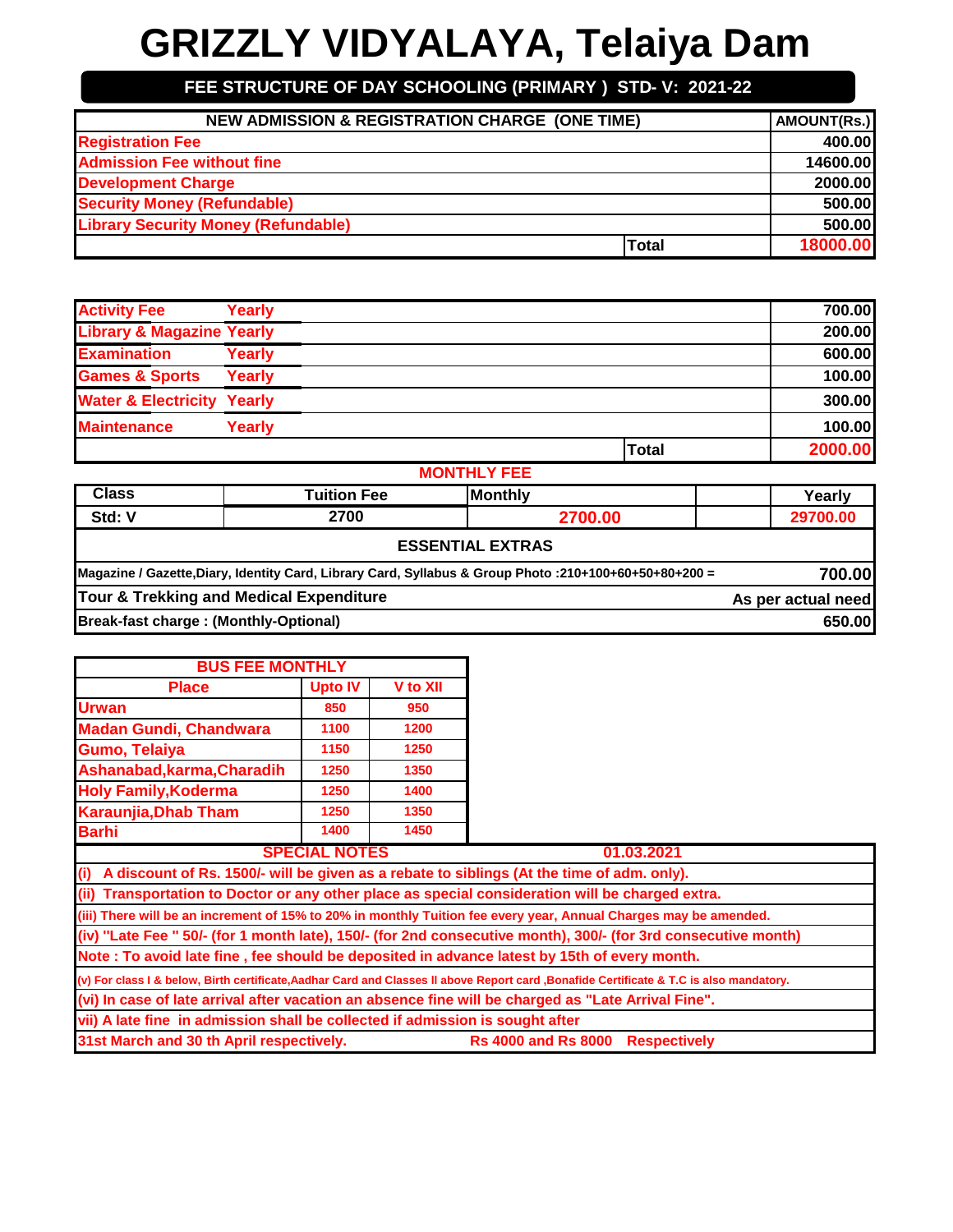## **AMOUNT(Rs.) NEW ADMISSION & REGISTRATION CHARGE (ONE TIME) FEE STRUCTURE OF DAY SCHOOLING (SECONDARY ) STD- VI TO VIII: 2021-22**

| <b>Registration Fee</b>                    |              | 400.00   |
|--------------------------------------------|--------------|----------|
| <b>Admission Fee without fine</b>          |              | 21600.00 |
| <b>Development Charge</b>                  |              | 2000.00  |
| <b>Security Money (Refundable)</b>         |              | 500.00   |
| <b>Library Security Money (Refundable)</b> |              | 500.00   |
|                                            | <b>Total</b> | 25000.00 |

| <b>Activity Fee</b>                   | Yearly |  |              | 700.00  |
|---------------------------------------|--------|--|--------------|---------|
| <b>Library &amp; Magazine</b>         | Yearly |  |              | 200.00  |
| <b>Examination</b>                    | Yearly |  |              | 600.00  |
| <b>Games &amp; Sports</b>             | Yearly |  |              | 100.00  |
| <b>Water &amp; Electricity Yearly</b> |        |  |              | 300.00  |
| <b>Maintenance</b>                    | Yearly |  |              | 100.00  |
|                                       |        |  | <b>Total</b> | 2000.00 |

| M | <b>MONTHLY</b> |  |  | − |
|---|----------------|--|--|---|
|   |                |  |  |   |

| Class           | Tuition Fee | Monthly | Yearly   |
|-----------------|-------------|---------|----------|
| Std: VI TO VIII | 2800        | 2800.00 | 80800.00 |
|                 |             |         |          |

| Magazine / Gazette, Diary, Identity Card, Library Card, Syllabus & Group Photo: 210+100+60+50+80+200 = | 700.00 |                    |
|--------------------------------------------------------------------------------------------------------|--------|--------------------|
| Tour & Trekking and Medical Expenditure                                                                |        | As per actual need |
| Break-fast charge: (Monthly-Optional)                                                                  |        | 650.001            |

| <b>BUS FEE MONTHLY</b>                                                                              |                                                                                               |          |                                                                                                                                          |  |  |
|-----------------------------------------------------------------------------------------------------|-----------------------------------------------------------------------------------------------|----------|------------------------------------------------------------------------------------------------------------------------------------------|--|--|
| <b>Place</b>                                                                                        | <b>Upto IV</b>                                                                                | V to XII |                                                                                                                                          |  |  |
| <b>Urwan</b>                                                                                        | 850                                                                                           | 950      |                                                                                                                                          |  |  |
| <b>Madan Gundi, Chandwara</b>                                                                       | 1100                                                                                          | 1200     |                                                                                                                                          |  |  |
| <b>Gumo, Telaiya</b>                                                                                | 1150                                                                                          | 1250     |                                                                                                                                          |  |  |
| Ashanabad, karma, Charadih                                                                          | 1250                                                                                          | 1350     |                                                                                                                                          |  |  |
| <b>Holy Family, Koderma</b>                                                                         | 1250                                                                                          | 1400     |                                                                                                                                          |  |  |
| <b>Karaunjia, Dhab Tham</b>                                                                         | 1250                                                                                          | 1350     |                                                                                                                                          |  |  |
| <b>Barhi</b>                                                                                        | 1400                                                                                          | 1450     |                                                                                                                                          |  |  |
| <b>SPECIAL NOTES</b><br>01.03.2021                                                                  |                                                                                               |          |                                                                                                                                          |  |  |
| (i)<br>A discount of Rs. 1500/- will be given as a rebate to siblings (At the time of adm. only).   |                                                                                               |          |                                                                                                                                          |  |  |
|                                                                                                     |                                                                                               |          | (ii) Transportation to Doctor or any other place as special consideration will be charged extra.                                         |  |  |
|                                                                                                     |                                                                                               |          | (iii) There will be an increment of 15% to 20% in monthly Tuition fee every year, Annual Charges may be amended.                         |  |  |
|                                                                                                     |                                                                                               |          | (iv) "Late Fee " 50/- (for 1 month late), 150/- (for 2nd consecutive month), 300/- (for 3rd consecutive month)                           |  |  |
|                                                                                                     |                                                                                               |          | Note: To avoid late fine, fee should be deposited in advance latest by 15th of every month.                                              |  |  |
|                                                                                                     |                                                                                               |          | (v) For class I & below, Birth certificate, Aadhar Card and Classes II above Report card , Bonafide Certificate & T.C is also mandatory. |  |  |
| (vi) In case of late arrival after vacation an absence fine will be charged as "Late Arrival Fine". |                                                                                               |          |                                                                                                                                          |  |  |
| vii) A late fine in admission shall be collected if admission is sought after                       |                                                                                               |          |                                                                                                                                          |  |  |
|                                                                                                     | 31st March and 30 th April respectively.<br><b>Rs 4000 and Rs 8000</b><br><b>Respectively</b> |          |                                                                                                                                          |  |  |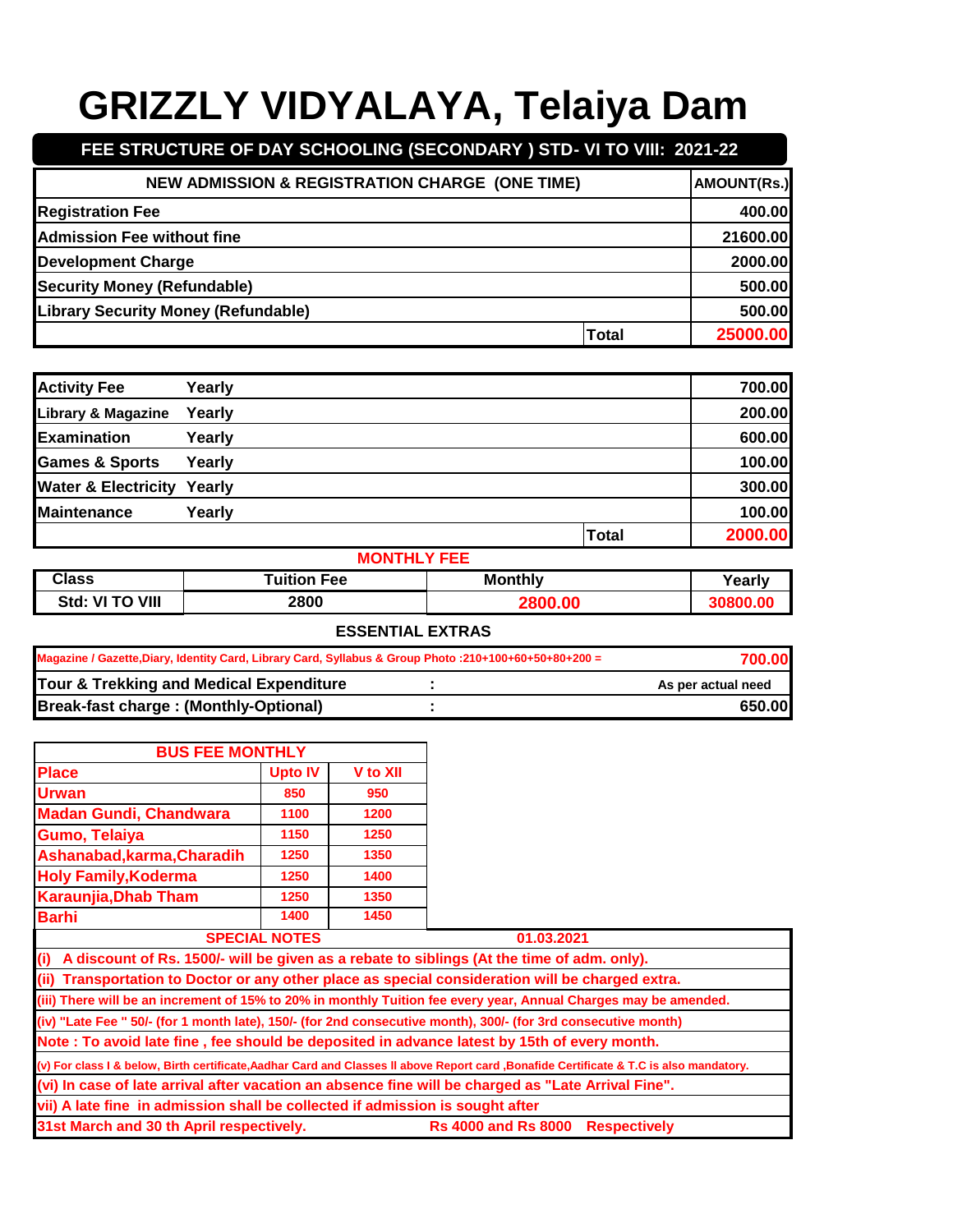| FEE STRUCTURE OF DAY SCHOOLING (SR. SECONDARY ) STD- IX: 2021-22 |              |          |  |  |
|------------------------------------------------------------------|--------------|----------|--|--|
| <b>NEW ADMISSION &amp; REGISTRATION CHARGE (ONE TIME)</b>        |              |          |  |  |
| <b>Registration Fee</b>                                          |              | 400.00   |  |  |
| <b>Admission Fee without fine</b>                                |              | 26600.00 |  |  |
| <b>Development Charge</b>                                        |              | 2000.00  |  |  |
| <b>Security Money (Refundable)</b>                               |              |          |  |  |
| <b>Library Security Money (Refundable)</b>                       |              |          |  |  |
|                                                                  | <b>Total</b> | 30000.00 |  |  |

| <b>Activity Fee</b>            | Yearly |              | 1000.00 |
|--------------------------------|--------|--------------|---------|
| <b>Library &amp; Magazine</b>  | Yearly |              | 300.00  |
| <b>Examination</b>             | Yearly |              | 800.00  |
| <b>Games &amp; Sports</b>      | Yearly |              | 200.00  |
| <b>Water &amp; Electricity</b> | Yearly |              | 300.00  |
| Maintenance                    | Yearly |              | 400.00  |
|                                |        | <b>Total</b> | 3000.00 |

#### **MONTHLY FEE**

| Class   | -uition<br>Fee | <b>Monthly</b> | Yearly |
|---------|----------------|----------------|--------|
| Std: IX | 2900           |                |        |

| Magazine / Gazette, Diary, Identity Card, Library Card, Syllabus & Group Photo: 210+100+60+50+80+200 = |  |                    |
|--------------------------------------------------------------------------------------------------------|--|--------------------|
| Tour & Trekking and Medical Expenditure                                                                |  | As per actual need |
| <b>Break-fast charge: (Monthly-Optional)</b>                                                           |  | 700.00             |

| <b>BUS FEE MONTHLY</b>                                                                            |                                                                                                     |          |                                                                                                                                          |  |  |
|---------------------------------------------------------------------------------------------------|-----------------------------------------------------------------------------------------------------|----------|------------------------------------------------------------------------------------------------------------------------------------------|--|--|
| <b>Place</b>                                                                                      | <b>Upto IV</b>                                                                                      | V to XII |                                                                                                                                          |  |  |
| <b>Urwan</b>                                                                                      | 850                                                                                                 | 950      |                                                                                                                                          |  |  |
| <b>Madan Gundi, Chandwara</b>                                                                     | 1100                                                                                                | 1200     |                                                                                                                                          |  |  |
| <b>Gumo, Telaiya</b>                                                                              | 1150                                                                                                | 1250     |                                                                                                                                          |  |  |
| Ashanabad, karma, Charadih                                                                        | 1250                                                                                                | 1350     |                                                                                                                                          |  |  |
| <b>Holy Family, Koderma</b>                                                                       | 1250                                                                                                | 1400     |                                                                                                                                          |  |  |
| <b>Karaunjia, Dhab Tham</b>                                                                       | 1250                                                                                                | 1350     |                                                                                                                                          |  |  |
| <b>Barhi</b>                                                                                      | 1400                                                                                                | 1450     |                                                                                                                                          |  |  |
| <b>SPECIAL NOTES</b><br>01.03.2021                                                                |                                                                                                     |          |                                                                                                                                          |  |  |
| (i)<br>A discount of Rs. 1500/- will be given as a rebate to siblings (At the time of adm. only). |                                                                                                     |          |                                                                                                                                          |  |  |
|                                                                                                   |                                                                                                     |          | (ii) Transportation to Doctor or any other place as special consideration will be charged extra.                                         |  |  |
|                                                                                                   |                                                                                                     |          | (iii) There will be an increment of 15% to 20% in monthly Tuition fee every year, Annual Charges may be amended.                         |  |  |
|                                                                                                   |                                                                                                     |          | (iv) "Late Fee " 50/- (for 1 month late), 150/- (for 2nd consecutive month), 300/- (for 3rd consecutive month)                           |  |  |
|                                                                                                   |                                                                                                     |          | Note: To avoid late fine, fee should be deposited in advance latest by 15th of every month.                                              |  |  |
|                                                                                                   |                                                                                                     |          | (v) For class I & below, Birth certificate, Aadhar Card and Classes II above Report card , Bonafide Certificate & T.C is also mandatory. |  |  |
|                                                                                                   | (vi) In case of late arrival after vacation an absence fine will be charged as "Late Arrival Fine". |          |                                                                                                                                          |  |  |
| vii) A late fine in admission shall be collected if admission is sought after                     |                                                                                                     |          |                                                                                                                                          |  |  |
| 31st March and 30 th April respectively.<br>Rs 5000 and Rs 10000 Respectively                     |                                                                                                     |          |                                                                                                                                          |  |  |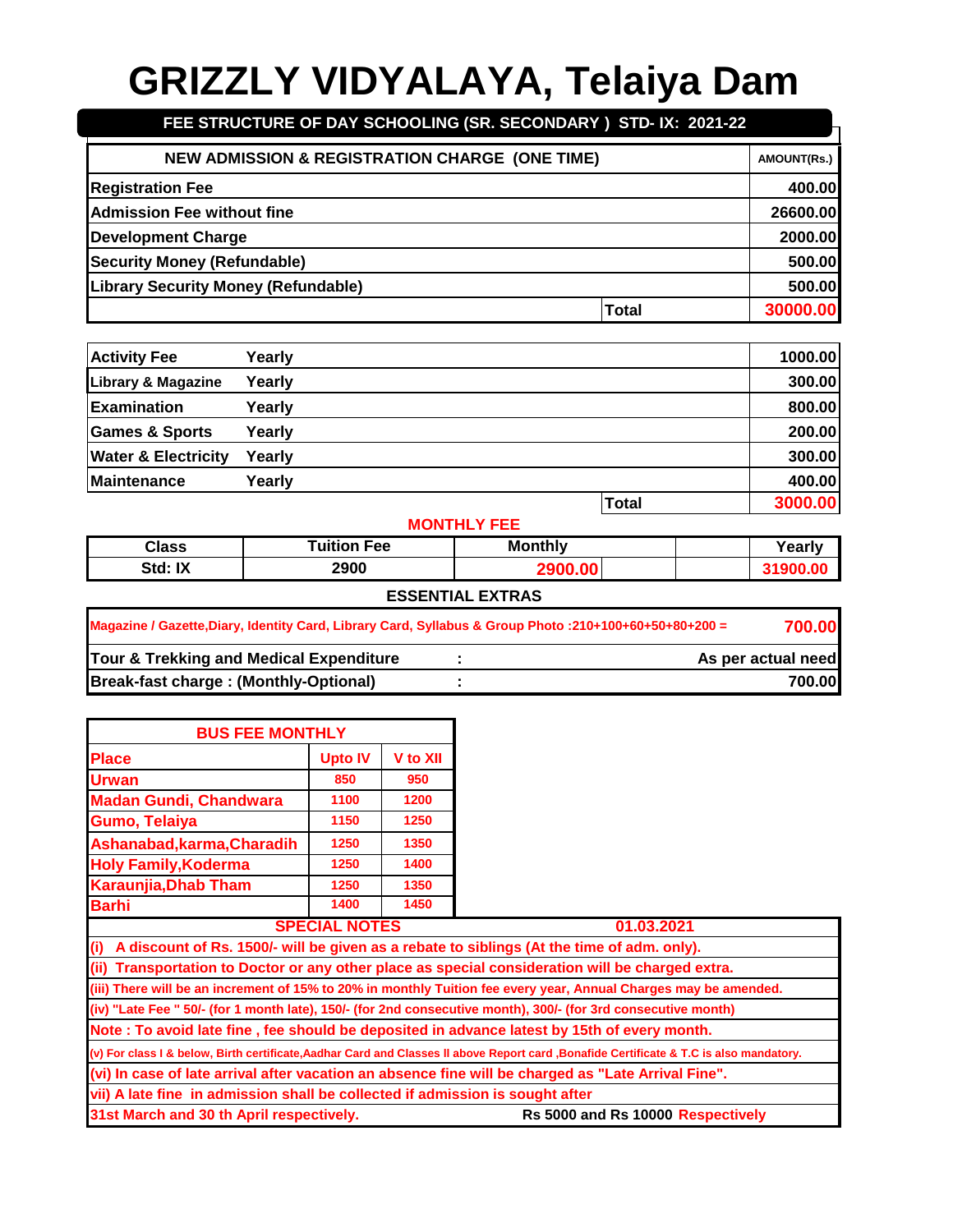## **FEE STRUCTURE OF DAY SCHOOLING (SR. SECONDARY ) STD- X 2021-22**

| <b>NEW ADMISSION &amp; REGISTRATION CHARGE (ONE TIME)</b> |          |  |
|-----------------------------------------------------------|----------|--|
| <b>Registration Fee</b>                                   | 400.00   |  |
| <b>Admission Fee without fine</b>                         | 34600.00 |  |
| <b>Development Charge</b>                                 | 2000.00  |  |
| <b>Security Money (Refundable)</b>                        | 500.00   |  |
| <b>Library Security Money (Refundable)</b>                | 500.00   |  |
| Total                                                     | 38000.00 |  |

| <b>Activity Fee</b>            | Yearly |       | 1000.00 |
|--------------------------------|--------|-------|---------|
| Library & Magazine             | Yearly |       | 300.00  |
| Examination                    | Yearly |       | 800.00  |
| <b>Games &amp; Sports</b>      | Yearly |       | 200.00  |
| <b>Water &amp; Electricity</b> | Yearly |       | 300.00  |
| Maintenance                    | Yearly |       | 400.00  |
|                                |        | Total | 3000.00 |

### **MONTHLY FEE**

| Class          | <b>Tuition Fee Monthly</b> |                                | Yearly     |
|----------------|----------------------------|--------------------------------|------------|
| $Std: \lambda$ | 3100.00                    | <b>TOTO</b><br>24<br>ונ<br>,,, | 341<br>וחו |

### **ESSENTIAL EXTRAS**

| Magazine / Gazette, Diary, Identity Card, Library Card, Syllabus & Group Photo: 210+100+60+50+80+200 = | 700.00             |
|--------------------------------------------------------------------------------------------------------|--------------------|
| Tour & Trekking and Medical Expenditure                                                                | As per actual need |
| <b>Break-fast charge: (Monthly-Optional)</b>                                                           | 700.00             |

| <b>BUS FEE MONTHLY</b>        |                      |                 |                                                                                                                  |
|-------------------------------|----------------------|-----------------|------------------------------------------------------------------------------------------------------------------|
| <b>Place</b>                  | <b>Upto IV</b>       | <b>V</b> to XII |                                                                                                                  |
| <b>Urwan</b>                  | 850                  | 950             |                                                                                                                  |
| <b>Madan Gundi, Chandwara</b> | 1100                 | 1200            |                                                                                                                  |
| Gumo, Telaiya                 | 1150                 | 1250            |                                                                                                                  |
| Ashanabad, karma, Charadih    | 1250                 | 1350            |                                                                                                                  |
| <b>Holy Family, Koderma</b>   | 1250                 | 1400            |                                                                                                                  |
| <b>Karaunjia, Dhab Tham</b>   | 1250                 | 1350            |                                                                                                                  |
| <b>Barhi</b>                  | 1400                 | 1450            |                                                                                                                  |
|                               | <b>SPECIAL NOTES</b> |                 | 01.03.2021                                                                                                       |
|                               |                      |                 | (ii) Transportation to Doctor or any other place as special consideration will be charged extra.                 |
|                               |                      |                 | (iii) There will be an increment of 15% to 20% in monthly Tuition fee every year, Annual Charges may be amended. |
|                               |                      |                 | (iv) "Late Fee " 50/- (for 1 month late), 150/- (for 2nd consecutive month), 300/- (for 3rd consecutive month)   |
|                               |                      |                 | Note: To avoid late fine, fee should be deposited in advance latest by 15th of every month.                      |
|                               |                      |                 |                                                                                                                  |

**(vi) In case of late arrival after vacation an absence fine will be charged as "Late Arrival Fine".**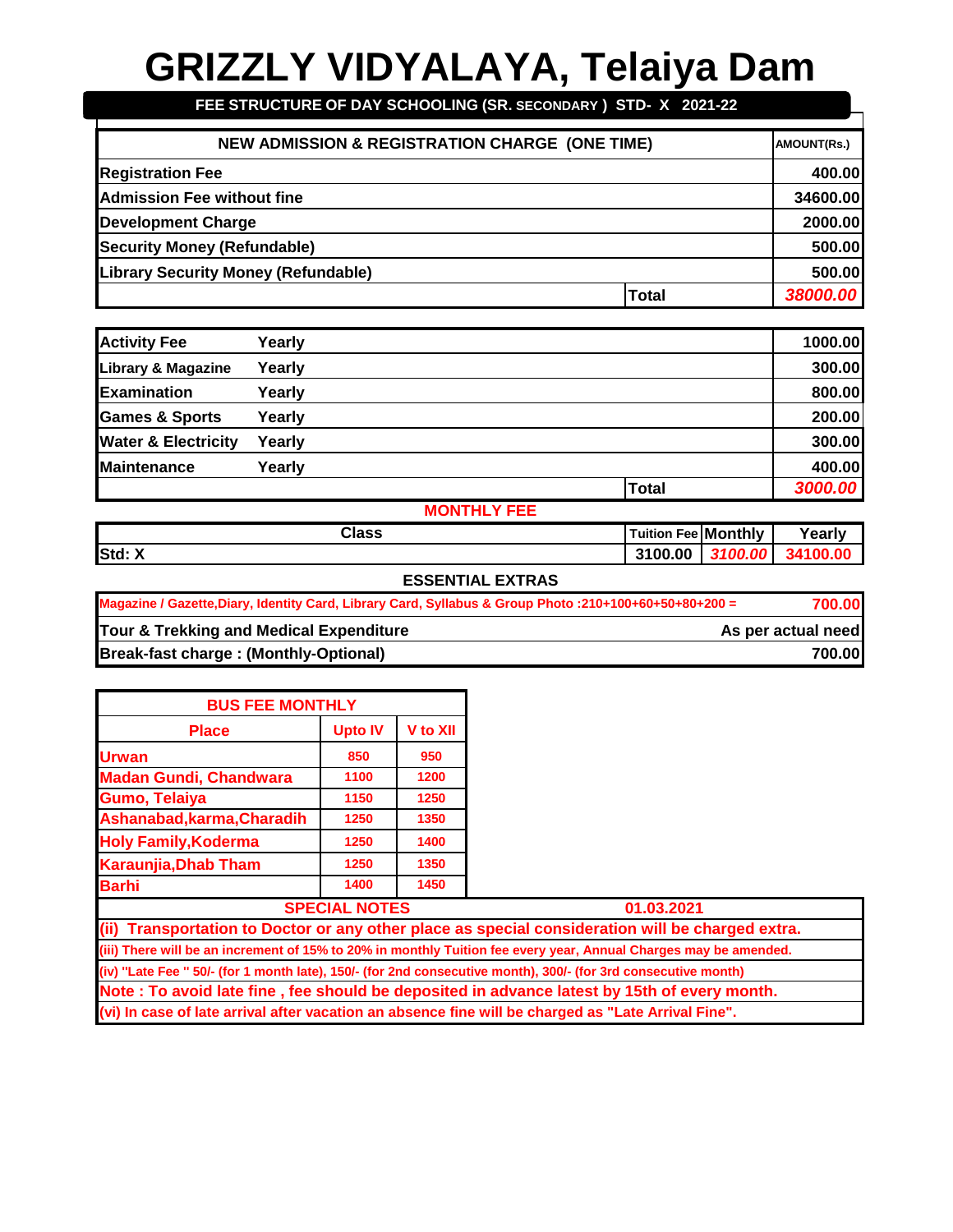# **FEE STRUCTURE OF DAY SCHOOLING (SR. SECONDARY ) STD XI (SCI) : 2021-22**

| <b>NEW ADMISSION &amp; REGISTRATION CHARGE (ONE TIME)</b> |  |          |
|-----------------------------------------------------------|--|----------|
| <b>Registration Fee</b>                                   |  | 400.00   |
| <b>Admission Fee without fine</b>                         |  | 6600.00  |
| <b>Development Charge</b>                                 |  | 2000.00  |
| <b>Security Money (Refundable)</b>                        |  | 500.00   |
| <b>Library Security Money (Refundable)</b>                |  | 500.00   |
| <b>Total</b>                                              |  | 10000.00 |

| <b>Activity Fee</b>            | Yearly |  |              | 1000.00 |
|--------------------------------|--------|--|--------------|---------|
| <b>Library &amp; Magazine</b>  | Yearly |  |              | 300.00  |
| <b>Examination</b>             | Yearly |  |              | 800.00  |
| <b>Games &amp; Sports</b>      | Yearly |  |              | 200.00  |
| <b>Water &amp; Electricity</b> | Yearly |  |              | 300.00  |
| <b>Maintenance</b>             | Yearly |  |              | 400.00  |
|                                |        |  | <b>TOTAL</b> | 3000.00 |

| <b>MONTHLY FEE</b> |                   |                |          |  |  |
|--------------------|-------------------|----------------|----------|--|--|
| <b>Class</b>       | <b>Tution Fee</b> | <b>Monthly</b> | Yearly   |  |  |
| Std: XI (science)  | 3850.00           | 3850.00        | 42350.00 |  |  |

| Magazine / Gazette, Diary, Identity Card, Library Card, Syllabus & Group Photo: 210+100+60+50+80+200 = | 700.00             |
|--------------------------------------------------------------------------------------------------------|--------------------|
| Tour & Trekking and Medical Expenditure                                                                | As per actual need |
| <b>Break-fast charge: (Monthly-Optional)</b>                                                           | 700.00             |

| <b>BUS FEE MONTHLY</b>                |                |                 |                                                                                                                               |  |  |
|---------------------------------------|----------------|-----------------|-------------------------------------------------------------------------------------------------------------------------------|--|--|
| <b>Place</b>                          | <b>Upto IV</b> | <b>V</b> to XII |                                                                                                                               |  |  |
| <b>Urwan</b>                          | 850            | 950             |                                                                                                                               |  |  |
| <b>Madan Gundi, Chandwara</b>         | 1100           | 1200            |                                                                                                                               |  |  |
| Gumo, Telaiya                         | 1150           | 1250            |                                                                                                                               |  |  |
| Ashanabad, karma, Charadih            | 1250           | 1350            |                                                                                                                               |  |  |
| <b>Holy Family, Koderma</b>           | 1250           | 1400            |                                                                                                                               |  |  |
| <b>Karaunjia, Dhab Tham</b>           | 1250           | 1350            |                                                                                                                               |  |  |
| <b>Barhi</b>                          | 1400           | 1450            |                                                                                                                               |  |  |
| <b>SPECIAL NOTES</b><br>01.03.2021    |                |                 |                                                                                                                               |  |  |
| (i)                                   |                |                 | A discount of Rs. 1500/- will be given as a rebate to siblings (At the time of adm. only).                                    |  |  |
|                                       |                |                 | (ii) Transportation to Doctor or any other place as special consideration will be charged extra.                              |  |  |
|                                       |                |                 | (iii) There will be an increment of 15% to 20% in monthly Tuition fee every year, Annual Charges may be amended.              |  |  |
|                                       |                |                 | (iv) "Late Fee " 50/- (for 1 month late), 150/- (for 2nd consecutive month), 300/- (for 3rd consecutive month)                |  |  |
|                                       |                |                 | Note: To avoid late fine, fee should be deposited in advance latest by 15th of every month.                                   |  |  |
|                                       |                |                 | (v) For class XI , Birth Certificate, Registration Card-IX, T.C, Mark Sheet, Charactar, Migration, Admit Card-X is mandatory. |  |  |
|                                       |                |                 | vii) Rebate of Rs 5000/- will be given in Security, Lib Security, admission fee Devlopment charges if provisional             |  |  |
| admission is shought before 20th May. |                |                 |                                                                                                                               |  |  |
|                                       |                |                 | viii) A late fine of Rs 5000/- in admission shall be collected if admission is sought after 15 th June.                       |  |  |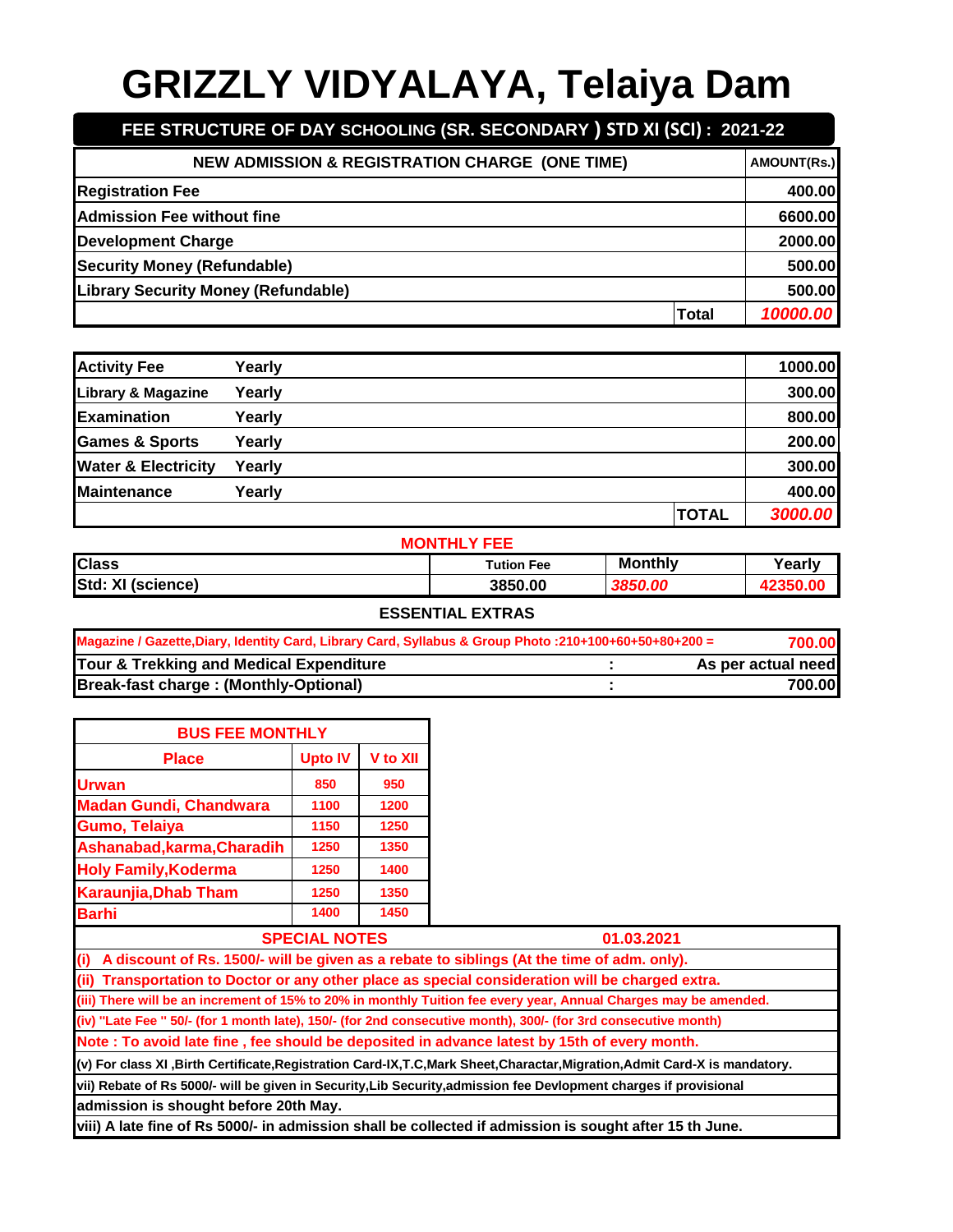| FEE STRUCTURE OF DAY SCHOOLING (SR. SECONDARY ) STD XI (COM) : 2021-22 |       |                    |
|------------------------------------------------------------------------|-------|--------------------|
| <b>NEW ADMISSION &amp; REGISTRATION CHARGE (ONE TIME)</b>              |       | <b>AMOUNT(Rs.)</b> |
| <b>Registration Fee</b>                                                |       | 400.00             |
| <b>Admission Fee without fine</b>                                      |       | 6600.00            |
| <b>Development Charge</b>                                              |       | 2000.00            |
| <b>Security Money (Refundable)</b>                                     |       | 500.00             |
| <b>Library Security Money (Refundable)</b>                             |       | 500.00             |
|                                                                        | Total | 10000.00           |

| <b>Activity Fee</b>            | Yearly |              | 1000.00 |
|--------------------------------|--------|--------------|---------|
| <b>Library &amp; Magazine</b>  | Yearly |              | 300.00  |
| Examination                    | Yearly |              | 800.00  |
| <b>Games &amp; Sports</b>      | Yearly |              | 200.00  |
| <b>Water &amp; Electricity</b> | Yearly |              | 300.00  |
| <b>Maintenance</b>             | Yearly |              | 400.00  |
|                                |        | <b>TOTAL</b> | 3000.00 |

#### **MONTHLY FEE**

| <b>Class</b>             | <b>Tuition Fee</b> | <b>Monthly</b> | Year |
|--------------------------|--------------------|----------------|------|
| Std:<br>(Commerce)<br>XI | 3300.00            |                |      |

| Magazine / Gazette, Diary, Identity Card, Library Card, Syllabus & Group Photo: 210+100+60+50+80+200 = | 700.00             |
|--------------------------------------------------------------------------------------------------------|--------------------|
| Tour & Trekking and Medical Expenditure                                                                | As per actual need |
| Break-fast charge: (Monthly)                                                                           | 700.00             |

| <b>BUS FEE MONTHLY</b>                                                                                  |                                                                                                                   |          |                                                                                                                              |  |  |
|---------------------------------------------------------------------------------------------------------|-------------------------------------------------------------------------------------------------------------------|----------|------------------------------------------------------------------------------------------------------------------------------|--|--|
| <b>Place</b>                                                                                            | <b>Upto IV</b>                                                                                                    | V to XII |                                                                                                                              |  |  |
| <b>Urwan</b>                                                                                            | 850                                                                                                               | 950      |                                                                                                                              |  |  |
| <b>Madan Gundi, Chandwara</b>                                                                           | 1100                                                                                                              | 1200     |                                                                                                                              |  |  |
| <b>Gumo, Telaiya</b>                                                                                    | 1150                                                                                                              | 1250     |                                                                                                                              |  |  |
| Ashanabad, karma, Charadih                                                                              | 1250                                                                                                              | 1350     |                                                                                                                              |  |  |
| <b>Holy Family, Koderma</b>                                                                             | 1250                                                                                                              | 1400     |                                                                                                                              |  |  |
| <b>Karaunjia, Dhab Tham</b>                                                                             | 1250                                                                                                              | 1350     |                                                                                                                              |  |  |
| Barhi                                                                                                   | 1400                                                                                                              | 1450     |                                                                                                                              |  |  |
| <b>SPECIAL NOTES</b><br>01.03.2021                                                                      |                                                                                                                   |          |                                                                                                                              |  |  |
| (i)<br>A discount of Rs. 1500/- will be given as a rebate to siblings (At the time of adm. only).       |                                                                                                                   |          |                                                                                                                              |  |  |
|                                                                                                         |                                                                                                                   |          | (ii) Transportation to Doctor or any other place as special consideration will be charged extra.                             |  |  |
|                                                                                                         |                                                                                                                   |          | (iii) There will be an increment of 15% to 20% in monthly Tuition fee every year, Annual Charges may be amended.             |  |  |
|                                                                                                         |                                                                                                                   |          | (iv) "Late Fee " 50/- (for 1 month late), 150/- (for 2nd consecutive month), 300/- (for 3rd consecutive month)               |  |  |
|                                                                                                         |                                                                                                                   |          | Note: To avoid late fine, fee should be deposited in advance latest by 15th of every month.                                  |  |  |
|                                                                                                         |                                                                                                                   |          | (v) For class XI, Birth Certificate, Registration Card-IX, T.C, Mark Sheet, Charactar, Migration, Admit Card-X is mandatory. |  |  |
|                                                                                                         | vii) Rebate of Rs 5000/- will be given in Security, Lib Security, admission fee Devlopment charges if provisional |          |                                                                                                                              |  |  |
| admission is shought before 20th May.                                                                   |                                                                                                                   |          |                                                                                                                              |  |  |
| viii) A late fine of Rs 5000/- in admission shall be collected if admission is sought after 15 th June. |                                                                                                                   |          |                                                                                                                              |  |  |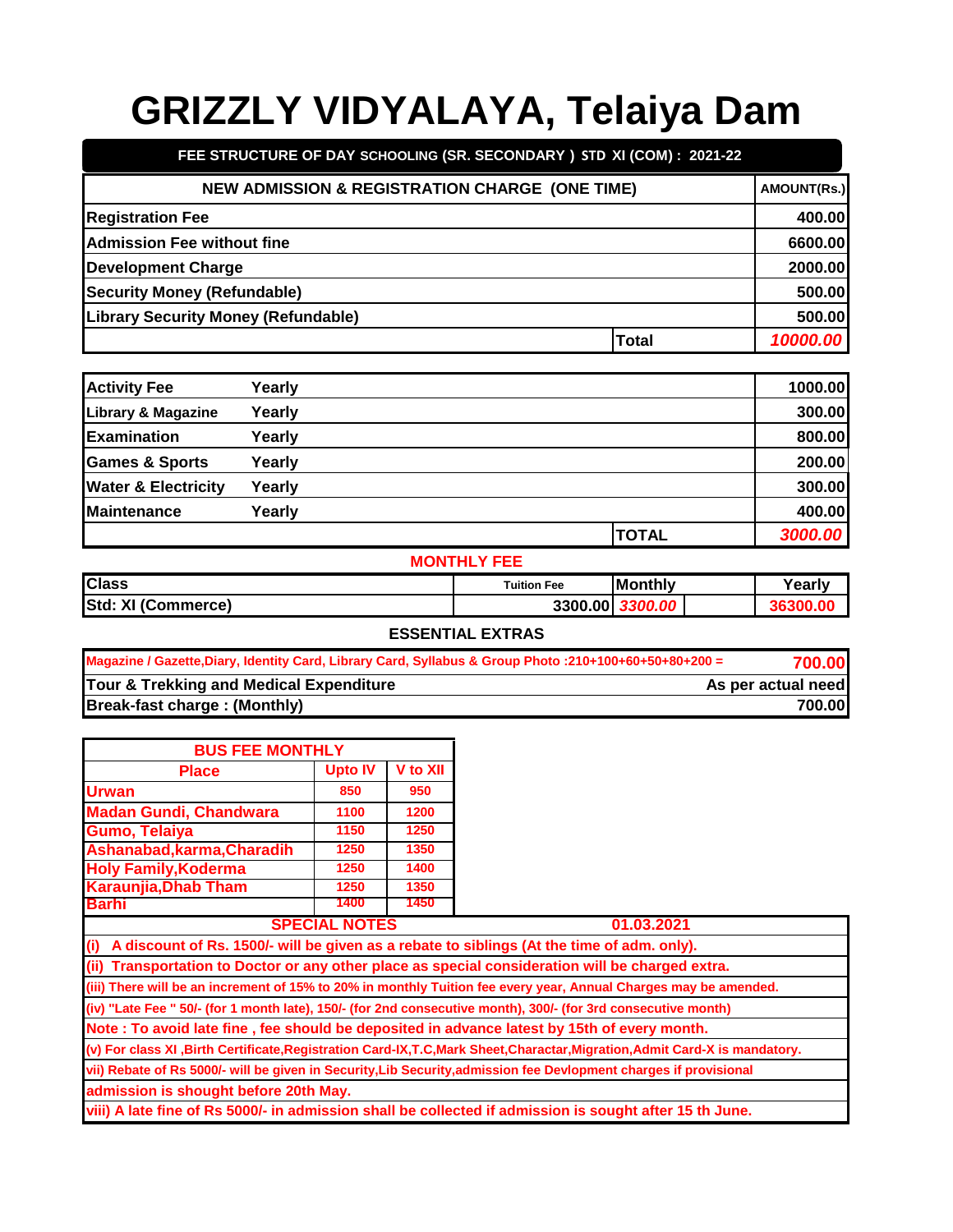**FEE STRUCTURE OF DAY SCHOOLING (SR. SECONDARY ) STD- XII SC 2021-22**

| <b>NEW ADMISSION &amp; REGISTRATION CHARGE (ONE TIME)</b> |              | <b>AMOUNT(Rs.)</b> |
|-----------------------------------------------------------|--------------|--------------------|
| <b>Registration Fee</b>                                   |              | 400.00             |
| <b>Admission Fee without fine</b>                         |              | 34600.00           |
| <b>Development Charge</b>                                 |              | 2000.00            |
| <b>Security Money (Refundable)</b>                        |              | 500.00             |
| <b>Library Security Money (Refundable)</b>                |              | 500.00             |
|                                                           | <b>Total</b> | 38000.00           |

| <b>Activity Fee</b>            | Yearly |                 | 1000.00 |
|--------------------------------|--------|-----------------|---------|
| <b>Library &amp; Magazine</b>  | Yearly |                 | 300.00  |
| <b>Examination</b>             | Yearly |                 | 800.00  |
| <b>Games &amp; Sports</b>      | Yearly |                 | 200.00  |
| <b>Water &amp; Electricity</b> | Yearly |                 | 300.00  |
| <b>Maintenance</b>             | Yearly |                 | 400.00  |
|                                |        | <b>Total</b>    | 3000.00 |
|                                |        | *************** |         |

**MONTHLY FEE**

| Class                                                                                                   | Tuition Fee Monthly |         | Yearly   |
|---------------------------------------------------------------------------------------------------------|---------------------|---------|----------|
| Std: XII (SCI)                                                                                          | 4050.00             | 4050.00 | 44550.00 |
| <b>ESSENTIAL EXTRAS</b>                                                                                 |                     |         |          |
| _ Monazina / Cazatta Diary, Idantity Card, Library Card, Syllabue & Croup Dhota (240) (400) CO1 501 200 |                     |         | 700 DA   |

| Magazine / Gazette, Diary, Identity Card, Library Card, Syllabus & Group Photo: 210+100+60+50+80+200 = | 700.00             |
|--------------------------------------------------------------------------------------------------------|--------------------|
| Tour & Trekking and Medical Expenditure                                                                | As per actual need |
| <b>Break-fast charge: (Monthly-Optional)</b>                                                           | 700.00             |

| <b>BUS FEE MONTHLY</b>        |                      |          |
|-------------------------------|----------------------|----------|
| <b>Place</b>                  | <b>Upto IV</b>       | V to XII |
| <b>Urwan</b>                  | 850                  | 950      |
| <b>Madan Gundi, Chandwara</b> | 1100                 | 1200     |
| <b>Gumo, Telaiya</b>          | 1150                 | 1250     |
| Ashanabad, karma, Charadih    | 1250                 | 1350     |
| <b>Holy Family, Koderma</b>   | 1250                 | 1400     |
| <b>Karaunjia, Dhab Tham</b>   | 1250                 | 1350     |
| <b>Barhi</b>                  | 1400                 | 1450     |
|                               | <b>SPECIAL NOTES</b> |          |

| (i) Transportation to Doctor or any other place as special consideration will be charged extra.                 |
|-----------------------------------------------------------------------------------------------------------------|
| (ii) There will be an increment of 15% to 20% in monthly Tuition fee every year, Annual Charges may be amended. |
| (iii) "Late Fee " 50/- (for 1 month late), 150/- (for 2nd consecutive month), 300/- (for 3rd consecutive month) |
| Note : To avoid late fine,fee should be deposited in advance latest by 15th of every month.                     |

**(iv) If your ward comes late after vacation an absence fine will be charged as "Late Arrival Fine".**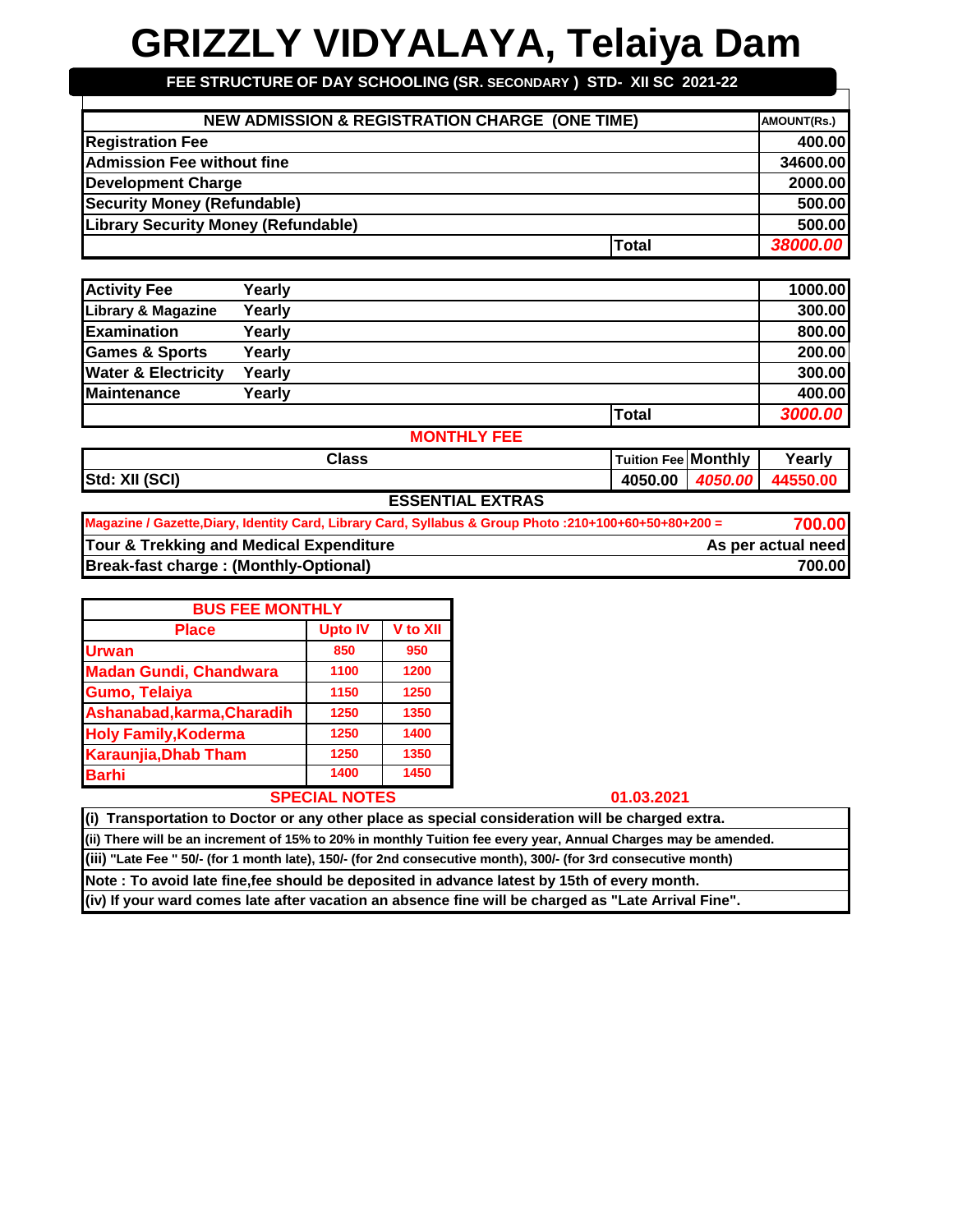## **FEE STRUCTURE OF DAY SCHOOLING (SR. SECONDARY ) STD- XII COM 2021-22**

| <b>NEW ADMISSION &amp; REGISTRATION CHARGE (ONE TIME)</b><br>AMOUNT(Rs.) |          |  |
|--------------------------------------------------------------------------|----------|--|
| <b>Registration Fee</b>                                                  | 400.00   |  |
| <b>Admission Fee without fine</b>                                        | 34600.00 |  |
| <b>Development Charge</b>                                                | 2000.00  |  |
| <b>Security Money (Refundable)</b>                                       | 500.00   |  |
| <b>Library Security Money (Refundable)</b>                               | 500.00   |  |
| Total                                                                    | 38000.00 |  |

| <b>Activity Fee</b>            | Yearly |              | 1000.00 |
|--------------------------------|--------|--------------|---------|
| <b>Library &amp; Magazine</b>  | Yearly |              | 300.00  |
| <b>Examination</b>             | Yearly |              | 800.00  |
| <b>Games &amp; Sports</b>      | Yearly |              | 200.00  |
| <b>Water &amp; Electricity</b> | Yearly |              | 300.00  |
| <b>Maintenance</b>             | Yearly |              | 400.00  |
|                                |        | <b>Total</b> | 3000.00 |

### **MONTHLY FEE**

| Class                          |  | Tuition | Fee Monthly | Yearly |  |
|--------------------------------|--|---------|-------------|--------|--|
| Std:<br>XII (COM)              |  | 3300.00 |             | 363    |  |
| $-0.0 - 0.0 - 0.0 - 0.0 - 0.0$ |  |         |             |        |  |

#### **ESSENTIAL EXTRAS**

| Magazine / Gazette, Diary, Identity Card, Library Card, Syllabus & Group Photo: 210+100+60+50+80+200 = | 700.00             |
|--------------------------------------------------------------------------------------------------------|--------------------|
| Tour & Trekking and Medical Expenditure                                                                | As per actual need |
| <b>Break-fast charge: (Monthly-Optional)</b>                                                           | 700.00             |

| <b>BUS FEE MONTHLY</b>                                           |                      |                 |  |  |
|------------------------------------------------------------------|----------------------|-----------------|--|--|
| <b>Place</b>                                                     | <b>Upto IV</b>       | <b>V</b> to XII |  |  |
| <b>Urwan</b>                                                     | 850                  | 950             |  |  |
| <b>Madan Gundi, Chandwara</b>                                    | 1100                 | 1200            |  |  |
| <b>Gumo, Telaiya</b>                                             | 1150                 | 1250            |  |  |
| Ashanabad, karma, Charadih                                       | 1250                 | 1350            |  |  |
| <b>Holy Family, Koderma</b>                                      | 1250                 | 1400            |  |  |
| Karaunjia, Dhab Tham                                             | 1250                 | 1350            |  |  |
| <b>Barhi</b>                                                     | 1400                 | 1450            |  |  |
|                                                                  | <b>SPECIAL NOTES</b> |                 |  |  |
| <b>Transportation to Doctor or any other place as special</b>    |                      |                 |  |  |
| (ii) There will be an increment of 15% to 20% in monthly Tuition |                      |                 |  |  |
|                                                                  |                      |                 |  |  |

**(a) It Consideration will be charged extra.** 

fee every year, Annual Charges may be amended.

 **SPECIAL NOTES 01.03.2021**

**(iii) ''Late Fee '' 50/- (for 1 month late), 150/- (for 2nd consecutive month), 300/- (for 3rd consecutive month) Note : To avoid late fine,fee should be deposited in advance latest by 15th of every month.**

**(iv) If your ward comes late after vacation an absence fine will be charged as "Late Arrival Fine".**

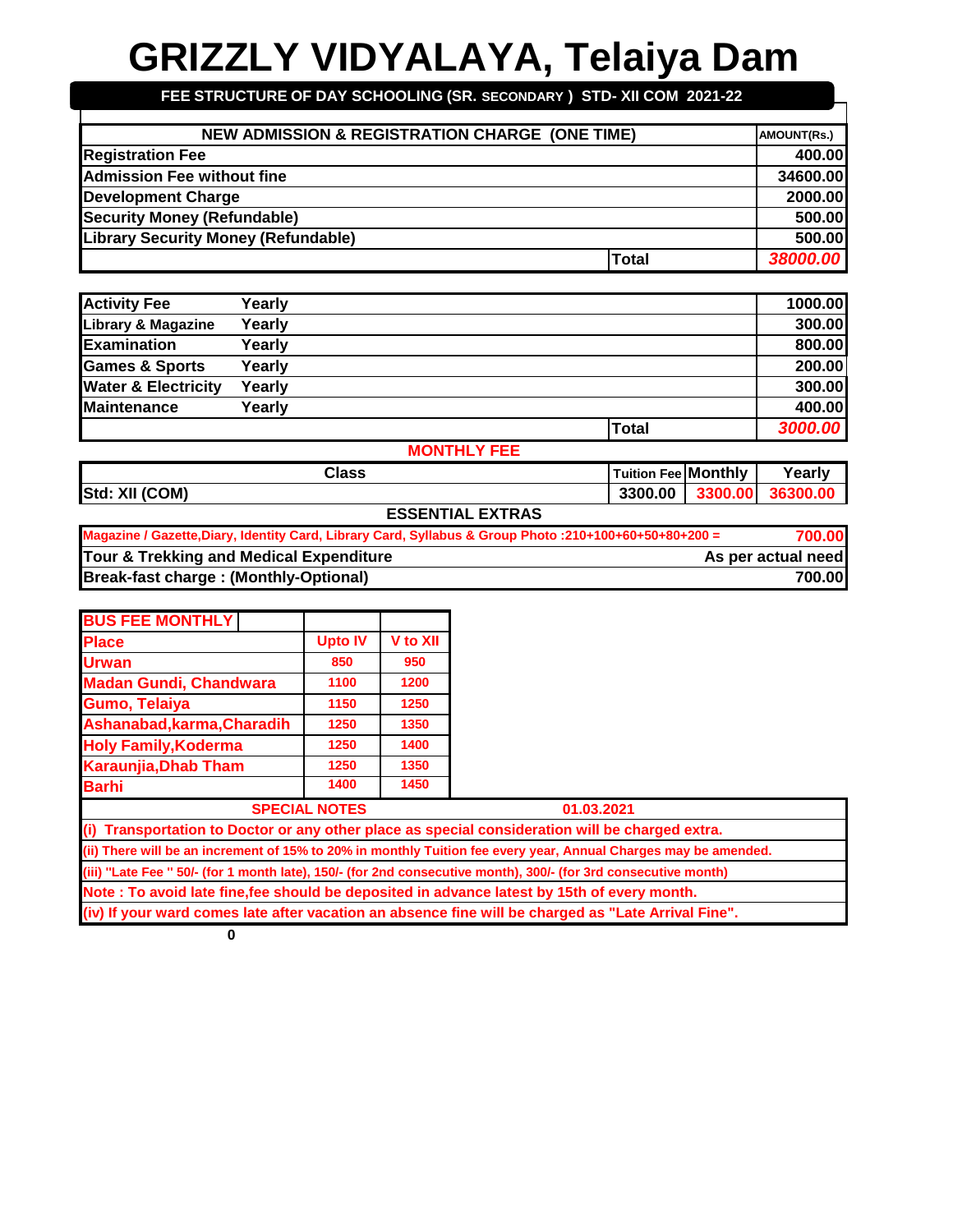| FEE STRUCTURE OF BOARDERS (PRIMARY) STD- II TO IV: 2021-22                                                                                                                                       |                                                           |                                 |                |                   |                                |                                     |                    |
|--------------------------------------------------------------------------------------------------------------------------------------------------------------------------------------------------|-----------------------------------------------------------|---------------------------------|----------------|-------------------|--------------------------------|-------------------------------------|--------------------|
|                                                                                                                                                                                                  | <b>NEW ADMISSION &amp; REGISTRATION CHARGE (ONE TIME)</b> |                                 |                |                   |                                |                                     | <b>AMOUNT(Rs.)</b> |
| <b>Registration Fee</b>                                                                                                                                                                          |                                                           |                                 |                |                   |                                |                                     | 400.00             |
| <b>Admission Fee without fine</b>                                                                                                                                                                |                                                           |                                 |                |                   |                                |                                     | 8600.00            |
| <b>Development Charge</b>                                                                                                                                                                        |                                                           |                                 |                |                   |                                |                                     | 2000.00            |
| <b>Security Money (Refundable)</b>                                                                                                                                                               |                                                           |                                 |                |                   |                                |                                     | 500.00             |
| <b>Library Security Money (Refundable)</b>                                                                                                                                                       |                                                           |                                 |                |                   |                                |                                     | 500.00             |
|                                                                                                                                                                                                  |                                                           |                                 |                |                   |                                | <b>Total</b>                        | 12000.00           |
| <b>Activity Fee</b>                                                                                                                                                                              | Yearly                                                    |                                 |                |                   |                                |                                     | 850.00             |
| Library & Magazine                                                                                                                                                                               | Yearly                                                    |                                 |                |                   |                                |                                     | 600.00             |
| <b>Examination</b>                                                                                                                                                                               | Yearly                                                    |                                 |                |                   |                                |                                     | 700.00             |
| <b>Games and Sports</b>                                                                                                                                                                          | Yearly                                                    |                                 |                |                   |                                |                                     | 200.00             |
| Maintenance                                                                                                                                                                                      | Yearly                                                    |                                 |                |                   |                                |                                     | 1650.00            |
|                                                                                                                                                                                                  |                                                           |                                 |                |                   |                                | <b>TOTAL</b>                        | 4000.00            |
| Pocket Money (Adjustable)                                                                                                                                                                        |                                                           |                                 |                |                   |                                |                                     | 2000.00            |
|                                                                                                                                                                                                  |                                                           | <b>MONTHLY HOSTEL FEE</b>       |                |                   |                                |                                     |                    |
|                                                                                                                                                                                                  | <b>PARTICULARS</b>                                        |                                 |                |                   |                                |                                     | <b>HOSTEL FEE</b>  |
|                                                                                                                                                                                                  |                                                           |                                 |                |                   |                                | Std.- II TO III                     | $Std. - IV$        |
| Water                                                                                                                                                                                            |                                                           |                                 |                |                   |                                | 250.00                              | 250.00             |
| <b>Electricity</b>                                                                                                                                                                               |                                                           |                                 |                |                   |                                | 300.00                              | 300.00             |
| <b>Hostel</b>                                                                                                                                                                                    |                                                           |                                 |                |                   |                                | 1850.00                             | 1850.00            |
| <b>Mess Charge</b>                                                                                                                                                                               |                                                           |                                 |                |                   |                                | 2050.00                             | 2550.00            |
| <b>Laundry Charge</b>                                                                                                                                                                            |                                                           |                                 |                |                   |                                | 500.00                              | 500.00             |
| <b>Preparatory Class</b>                                                                                                                                                                         |                                                           |                                 |                |                   |                                | 750.00                              | 750.00             |
| <b>Milk Product</b>                                                                                                                                                                              |                                                           |                                 |                |                   |                                | 450.00                              | 450.00             |
| <b>Games &amp; Sports</b>                                                                                                                                                                        |                                                           |                                 |                |                   |                                | 200.00                              | 200.00             |
|                                                                                                                                                                                                  |                                                           |                                 |                | <b>HOSTEL FEE</b> |                                | 6350.00                             | 6850.00            |
|                                                                                                                                                                                                  |                                                           | <b>MONTHLY TUITION FEE</b>      |                |                   |                                | Total Fee (Hostel Fee & School Fee) |                    |
| <b>Class</b>                                                                                                                                                                                     | <b>Tuition fee</b>                                        | <b>Hostel</b>                   |                |                   | <b>Half</b>                    |                                     |                    |
|                                                                                                                                                                                                  |                                                           | Fee                             | <b>Monthly</b> | Quarterly         | Yearly                         |                                     | Yearly             |
| Std.- II TO III                                                                                                                                                                                  | 2650.00                                                   | 6350                            | 9000           | 25900             | 50600                          |                                     | 99000              |
| Std. - IV                                                                                                                                                                                        | 2650.00                                                   | 6850<br><b>ESSENTIAL EXTRAS</b> | 9500           | 27300             | 53400                          |                                     | 104500             |
|                                                                                                                                                                                                  |                                                           |                                 |                |                   |                                |                                     |                    |
| Extra Diet (Optional) : Milk, Fruits, - 600 + 550 Respectively p.m.                                                                                                                              |                                                           |                                 |                |                   |                                |                                     |                    |
| Health Check up & First Aid,Magazine / Gazette,Diary, Identity Card, Library Card,<br><b>Syllabus &amp; Group Photo</b>                                                                          |                                                           |                                 |                |                   | 800+210+100+60<br>$+50+80+200$ |                                     | 1500               |
| Tour & Trekking and Medical Expenditure                                                                                                                                                          |                                                           |                                 |                |                   |                                |                                     | As per actual need |
| Coaching charges 200/-P.M for each event, Cricket, Taekwondo, Gym, Music,-(3 days in a week)                                                                                                     |                                                           |                                 |                |                   |                                |                                     |                    |
| Photography, Art & Craft, Dance -(2- days in a week)                                                                                                                                             |                                                           |                                 |                |                   |                                |                                     |                    |
| Doctor consultation charge in campus - Rs 300/-, in Telaiya - Rs 400/-                                                                                                                           |                                                           |                                 |                |                   |                                |                                     |                    |
|                                                                                                                                                                                                  |                                                           | <b>SPECIAL NOTES</b>            |                |                   |                                |                                     |                    |
| (i) Transportation to Doctor or any other place as special consideration will be charged extra.                                                                                                  |                                                           |                                 |                |                   |                                |                                     |                    |
| (ii) A concession of Rs. 4000/- will be given as a rebate to real brothers (At the time of adm. only).<br>(iii) There will be minimum increment of 15% to 20% in monthly tuition fee every year. |                                                           |                                 |                |                   |                                |                                     |                    |
| Annual Charges & Hostel Charges may be amended.                                                                                                                                                  |                                                           |                                 |                |                   |                                |                                     |                    |
| (iv) A minimum balance of Rs. 2000/- must be maintained in pocket money account.                                                                                                                 |                                                           |                                 |                |                   |                                |                                     |                    |
| (v) Late Fee 300/- (for 1 month late), 900/- (for 2nd consecutive month), 1800/- (for 3rd consecutive month)                                                                                     |                                                           |                                 |                |                   |                                |                                     |                    |
| Note: To avoid late fine, fee should be deposited in advance latest by 15th of every month.                                                                                                      |                                                           |                                 |                |                   |                                |                                     |                    |
| (vi) In case of late arrival after vacation a fine of Rs. 500/- or Rs. 50/- per day which ever is                                                                                                |                                                           |                                 |                |                   |                                |                                     |                    |
| more will be charged as "Late arrival fine".                                                                                                                                                     |                                                           |                                 |                |                   |                                |                                     |                    |
| vii) New set of uniform must be provided every alternate year or Rs. 10,000/- should be                                                                                                          |                                                           |                                 |                |                   |                                |                                     |                    |
| deposited in pocket money for the same.                                                                                                                                                          |                                                           |                                 |                |                   |                                |                                     |                    |
| viii) A Rebate will be given in Security, Lib Security, Admission fee, Devlopment charges if                                                                                                     |                                                           |                                 |                |                   |                                |                                     |                    |
| admission is sought before 31 st March                                                                                                                                                           |                                                           |                                 |                |                   |                                |                                     | <b>RS 4000</b>     |
| ix) A late fine in admission shall be collected if admission is sought after 30 th April.                                                                                                        |                                                           |                                 |                |                   |                                |                                     | <b>RS 4000</b>     |
| (x) For class II & above Birth certificate, Aadhar Card, Report Card and T.C is also mandatory.                                                                                                  |                                                           |                                 |                |                   |                                |                                     |                    |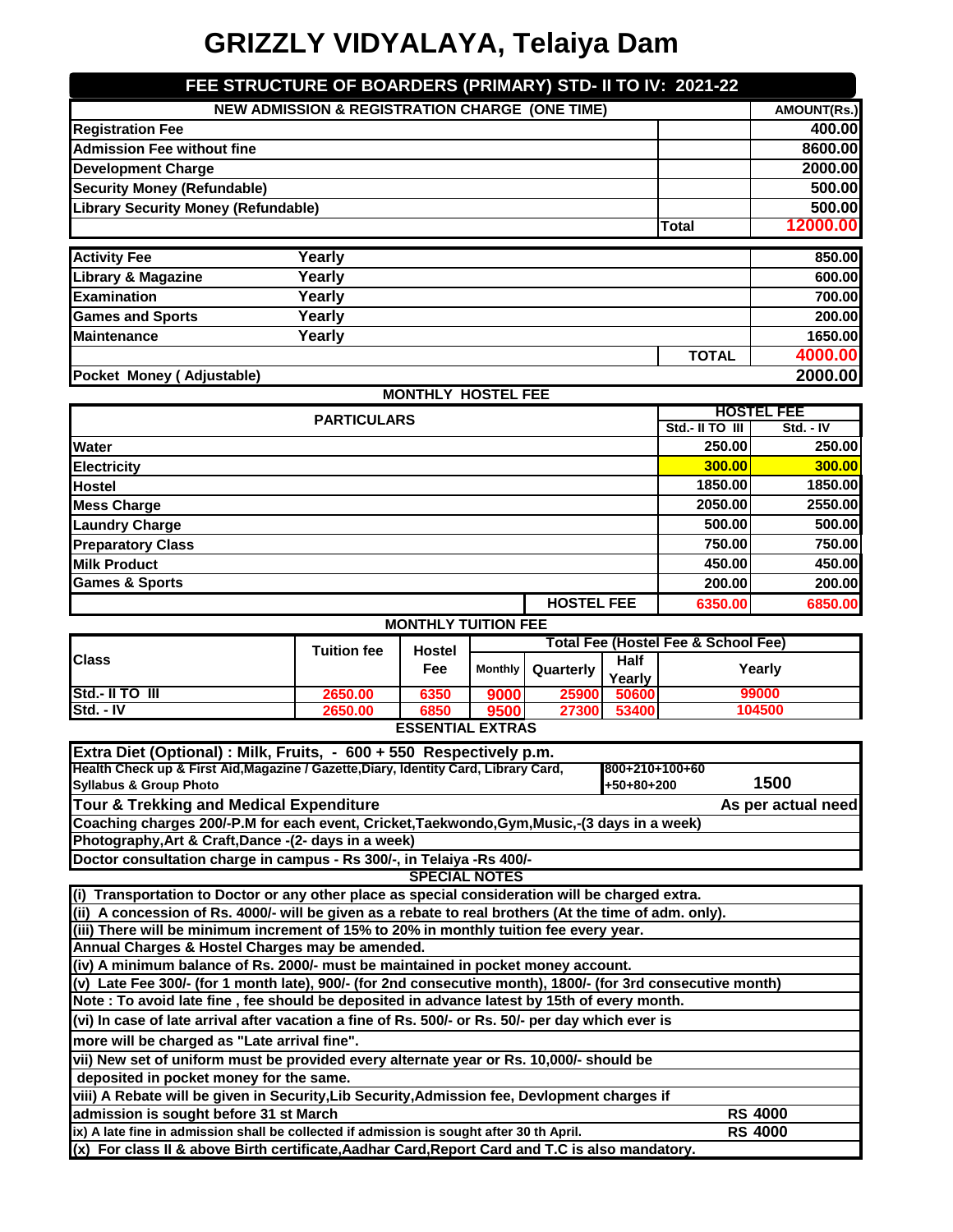|                                            |        | FEE STRUCTURE OF BOARDERS (PRIMARY) STD-V 2021-22         |              |                    |
|--------------------------------------------|--------|-----------------------------------------------------------|--------------|--------------------|
|                                            |        | <b>NEW ADMISSION &amp; REGISTRATION CHARGE (ONE TIME)</b> |              | <b>AMOUNT(Rs.)</b> |
| <b>Registration Fee</b>                    |        |                                                           |              | 400.00             |
| Admission Fee without fine                 |        |                                                           |              | 14600.00           |
| <b>Development Charge</b>                  |        |                                                           |              | 2000.00            |
| <b>Security Money (Refundable)</b>         |        |                                                           |              | 500.00             |
| <b>Library Security Money (Refundable)</b> |        |                                                           |              | 500.00             |
|                                            |        |                                                           | <b>Total</b> | 18000.00           |
| <b>Activity Fee</b>                        | Yearly |                                                           |              | 1200.00            |
| <b>Library &amp; Magazine</b>              | Yearly |                                                           |              | 800.00             |
| <b>Examination</b>                         | Yearly |                                                           |              | 950.00             |
| <b>Games and Sports</b>                    | Yearly |                                                           |              | 200.00             |
| <b>Maintenance</b>                         | Yearly |                                                           |              | 1850.00            |
|                                            |        |                                                           | <b>TOTAL</b> | 5000.00            |
| Pocket Money (Adjustable)                  |        |                                                           |              | 2000.00            |
|                                            |        | <b>MONTHLY HOSTEL FEE</b>                                 |              |                    |

| <b>PARTICULARS</b>        |                   | <b>HOSTEL FEE</b> |
|---------------------------|-------------------|-------------------|
|                           |                   | Std.-V            |
| <b>Water</b>              |                   | 250               |
| <b>Electricity</b>        |                   | 300               |
| Hostel                    |                   | 2100              |
| <b>Mess Charge</b>        |                   | 3050              |
| <b>Laundry Charge</b>     |                   | 750               |
| <b>Preparatory Class</b>  |                   | 850               |
| <b>Milk Product</b>       |                   | 450               |
| <b>Games &amp; Sports</b> |                   | 350               |
|                           | <b>HOSTEL FEE</b> | 8100              |

|                         | <b>Tuition fee</b> | <b>Hostel</b> |       | Total Fee (Hostel Fee & School Fee) |                                   |        |
|-------------------------|--------------------|---------------|-------|-------------------------------------|-----------------------------------|--------|
| <b>Class</b>            |                    | Fee           |       |                                     | Monthly   Quarterly   Half Yearly | Yearlv |
| <b>IStd. - V</b>        | 2700.00            | 8100.00       | 10800 | 31100                               | 60800                             | 118800 |
| <b>ESSENTIAL EXTRAS</b> |                    |               |       |                                     |                                   |        |

| Extra Diet (Optional) : Milk, Fruits, - 600 + 550 Respectively p.m.                                          |                           |      |
|--------------------------------------------------------------------------------------------------------------|---------------------------|------|
| Health Check up & First Aid, Magazine / Gazette, Diary, Identity Card, Library Card, Syllabus & Group Photo  | 800+210+100+60 +50+80+200 | 1500 |
| <b>Tour &amp; Trekking and Medical Expenditure</b>                                                           | As per actual need        |      |
| Coaching charges 200/-P.M for each event, Cricket, Taekwondo, Gym, Music,-(3 days in a week)                 |                           |      |
| Photography, Art & Craft, Dance -(2- days in a week)                                                         |                           |      |
| Doctor consultation charge in campus - Rs 300/-, in Telaiya -Rs 400/-                                        |                           |      |
| <b>SPECIAL NOTES</b>                                                                                         |                           |      |
| (i) Transportation to Doctor or any other place as special consideration will be charged extra.              |                           |      |
| (ii) A concession of Rs. 4000/- will be given as a rebate to real brothers (At the time of adm. only).       |                           |      |
| (iii) There will be minimum increment of 15% to 20% in monthly tuition fee every year.                       |                           |      |
| Annual Charges & Hostel Charges may be amended.                                                              |                           |      |
| (iv) A minimum balance of Rs. 2000/- must be maintained in pocket money account.                             |                           |      |
| (v) Late Fee 300/- (for 1 month late), 900/- (for 2nd consecutive month), 1800/- (for 3rd consecutive month) |                           |      |
| Note: To avoid late fine, fee should be deposited in advance latest by 15th of every month.                  |                           |      |
| (vi) In case of late arrival after vacation a fine of Rs. 500/- or Rs. 50/- per day which ever is            |                           |      |
| more will be charged as "Late arrival fine".                                                                 |                           |      |
| vii) New set of uniform must be provided every alternate year or Rs. 10,000/- should be                      |                           |      |
| deposited in pocket money for the same.                                                                      |                           |      |
| viii) A Rebate will be given in Security, Lib Security, Admission fee, Devlopment charges if                 |                           |      |
| admission is sought before 31 st March                                                                       | <b>RS</b>                 | 5000 |
| ix) A late fine in admission shall be collected if admission is sought after 30 th April.                    | <b>RS</b>                 | 4000 |
| (x) For class II & above Birth certificate, Aadhar Card, Report Card and T.C is also mandatory.              |                           |      |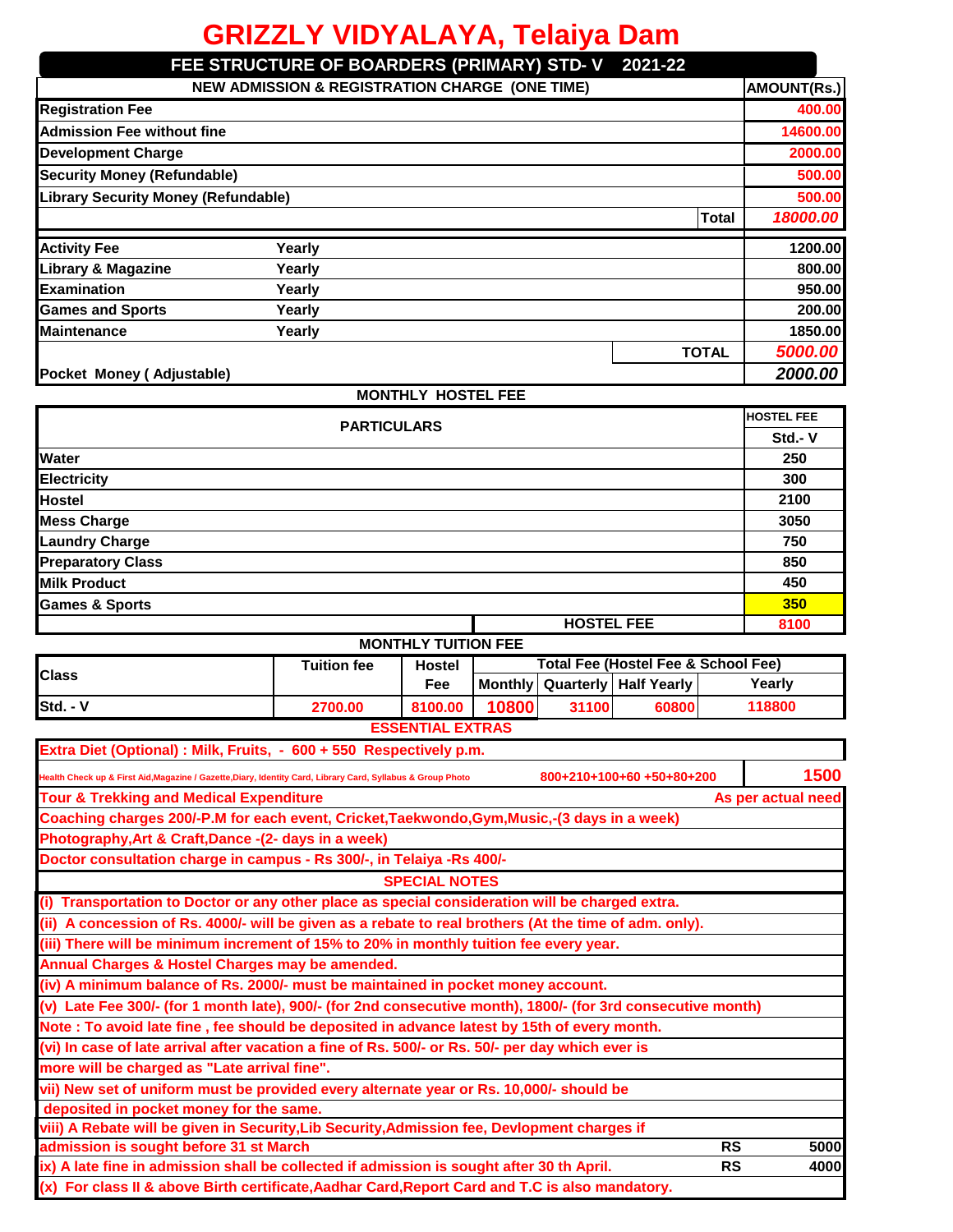|                                                                                                                       | GRIZZLY VIDYALAYA, Telaiya Dam                                                                                                                                                                            |               |                            |                                                |                                |              |                    |
|-----------------------------------------------------------------------------------------------------------------------|-----------------------------------------------------------------------------------------------------------------------------------------------------------------------------------------------------------|---------------|----------------------------|------------------------------------------------|--------------------------------|--------------|--------------------|
| FEE STRUCTURE OF BOARDERS(SECONDARY) STD- VI TO VIII: 2021-22                                                         |                                                                                                                                                                                                           |               |                            |                                                |                                |              |                    |
|                                                                                                                       | <b>NEW ADMISSION &amp; REGISTRATION CHARGE (ONE TIME)</b>                                                                                                                                                 |               |                            |                                                |                                |              | <b>AMOUNT(Rs.)</b> |
| <b>Registration Fee</b>                                                                                               |                                                                                                                                                                                                           |               |                            |                                                |                                |              | 400.00             |
| <b>Admission Fee without fine</b>                                                                                     |                                                                                                                                                                                                           |               |                            |                                                |                                |              | 21600.00           |
| <b>Development Charge</b>                                                                                             |                                                                                                                                                                                                           |               |                            |                                                |                                |              | 2000.00            |
| <b>Security Money (Refundable)</b>                                                                                    |                                                                                                                                                                                                           |               |                            |                                                |                                |              | 500.00             |
| <b>Library Security Money (Refundable)</b>                                                                            |                                                                                                                                                                                                           |               |                            |                                                |                                |              | 500.00             |
| <b>Total</b>                                                                                                          |                                                                                                                                                                                                           |               |                            |                                                |                                |              | 25000.00           |
|                                                                                                                       | Yearly                                                                                                                                                                                                    |               |                            |                                                |                                |              |                    |
| <b>Activity Fee</b><br>Library & Magazine                                                                             | Yearly                                                                                                                                                                                                    |               |                            |                                                |                                |              | 1200.00<br>800.00  |
| <b>Examination</b>                                                                                                    | Yearly                                                                                                                                                                                                    |               |                            |                                                |                                |              | 950.00             |
| <b>Games and Sports</b>                                                                                               | Yearly                                                                                                                                                                                                    |               |                            |                                                |                                |              | 200.00             |
| <b>Maintenance</b>                                                                                                    | Yearly                                                                                                                                                                                                    |               |                            |                                                |                                |              | 1850.00            |
|                                                                                                                       |                                                                                                                                                                                                           |               |                            |                                                |                                | <b>Total</b> | 5000.00            |
|                                                                                                                       |                                                                                                                                                                                                           |               |                            |                                                |                                |              |                    |
| Pocket Money (Adjustable)                                                                                             |                                                                                                                                                                                                           |               |                            |                                                |                                |              | 2000.00            |
|                                                                                                                       |                                                                                                                                                                                                           |               | <b>MONTHLY HOSTEL FEE</b>  |                                                |                                |              |                    |
| <b>PARTICULARS</b>                                                                                                    |                                                                                                                                                                                                           |               |                            |                                                | Std-VI                         |              | Std-VII Std.-VIII  |
| <b>Water</b>                                                                                                          |                                                                                                                                                                                                           |               |                            |                                                | 250                            | 250          | 250                |
| <b>Electricity</b>                                                                                                    |                                                                                                                                                                                                           |               |                            |                                                | 300                            | 300          | 300                |
| <b>Hostel</b>                                                                                                         |                                                                                                                                                                                                           |               |                            |                                                | 2850                           | 2850         | 2850               |
| <b>Mess Charge</b>                                                                                                    |                                                                                                                                                                                                           |               |                            |                                                | 3700                           | 3800         | 4000               |
| <b>Laundry Charge</b>                                                                                                 |                                                                                                                                                                                                           |               |                            |                                                | 900                            | 900          | 900                |
| <b>Preparatory Class</b>                                                                                              |                                                                                                                                                                                                           |               |                            |                                                | 900                            | 1000         | 1300               |
| <b>Milk Product</b>                                                                                                   |                                                                                                                                                                                                           |               |                            |                                                | 500                            | 500          | 500                |
| <b>Games &amp; Sports</b>                                                                                             |                                                                                                                                                                                                           |               |                            |                                                | 600                            | 600          | 600                |
|                                                                                                                       |                                                                                                                                                                                                           |               | <b>HOSTEL FEE</b>          |                                                | 10000.00                       | 10200        | 10700.00           |
|                                                                                                                       |                                                                                                                                                                                                           |               | <b>MONTHLY TUITION FEE</b> |                                                |                                |              |                    |
| <b>Class</b>                                                                                                          | <b>Tuition fee</b>                                                                                                                                                                                        | <b>Hostel</b> |                            | <b>Total Fee (Hostel Fee &amp; School Fee)</b> |                                |              |                    |
|                                                                                                                       |                                                                                                                                                                                                           | Fee           | <b>Monthly</b>             | Quarterly                                      | <b>Half Yearly</b>             |              | Yearly             |
| Std. - VI                                                                                                             | 2800.00                                                                                                                                                                                                   | 10000         | 12800                      | 36800                                          | 72000                          |              | 140800             |
| Std. - VII                                                                                                            | 2800.00                                                                                                                                                                                                   | 10200         | 13000                      | 37400                                          | 73100                          |              | 143000             |
| Std. - VIII                                                                                                           | 2800.00                                                                                                                                                                                                   | 10700         | 13500                      | 38800                                          | 75950                          |              | 148500             |
|                                                                                                                       |                                                                                                                                                                                                           |               | <b>ESSENTIAL EXTRAS</b>    |                                                |                                |              |                    |
| Extra Diet (Optional): Milk, Fruits, - 600 + 550 Respectively p.m.                                                    |                                                                                                                                                                                                           |               |                            |                                                |                                |              |                    |
| Health Check up & First Aid, Magazine / Gazette, Diary, Identity Card, Library Card, Syllabus &<br><b>Group Photo</b> |                                                                                                                                                                                                           |               |                            |                                                | 800+210+100+60<br>$+50+80+200$ |              | 1500               |
| <b>Tour &amp; Trekking and Medical Expenditure</b>                                                                    |                                                                                                                                                                                                           |               |                            |                                                |                                |              | As per actual need |
| Coaching charges 200/-P.M for each event, Cricket,Taekwondo,Gym,Music,-(3 days in a week)                             |                                                                                                                                                                                                           |               |                            |                                                |                                |              |                    |
| Photography, Art & Craft, Dance - (2- days in a week)                                                                 |                                                                                                                                                                                                           |               |                            |                                                |                                |              |                    |
| Doctor consultation charge in campus - Rs 300/-, in Telaiya -Rs 400/-                                                 |                                                                                                                                                                                                           |               |                            |                                                |                                |              |                    |
| <b>SPECIAL NOTES</b>                                                                                                  |                                                                                                                                                                                                           |               |                            |                                                |                                |              |                    |
|                                                                                                                       |                                                                                                                                                                                                           |               |                            |                                                |                                |              |                    |
|                                                                                                                       | (i) Transportation to Doctor or any other place as special consideration will be charged extra.<br>(ii) A concession of Rs. 4000/- will be given as a rebate to real brothers (At the time of adm. only). |               |                            |                                                |                                |              |                    |
| (iii) There will be minimum increment of 15% to 20% in monthly tuition fee every year.                                |                                                                                                                                                                                                           |               |                            |                                                |                                |              |                    |
| Annual Charges & Hostel Charges may be amended.                                                                       |                                                                                                                                                                                                           |               |                            |                                                |                                |              |                    |
| (iv) A minimum balance of Rs. 2000/- must be maintained in pocket money account.                                      |                                                                                                                                                                                                           |               |                            |                                                |                                |              |                    |
| (v) Late Fee 300/- (for 1 month late), 900/- (for 2nd consecutive month), 1800/- (for 3rd consecutive month)          |                                                                                                                                                                                                           |               |                            |                                                |                                |              |                    |
| Note: To avoid late fine, fee should be deposited in advance latest by 15th of every month.                           |                                                                                                                                                                                                           |               |                            |                                                |                                |              |                    |
|                                                                                                                       |                                                                                                                                                                                                           |               |                            |                                                |                                |              |                    |

**(vi) In case of late arrival after vacation a fine of Rs. 500/- or Rs. 50/- per day which ever is** 

**more will be charged as "Late arrival fine".**

**vii) New set of uniform must be provided every alternate year or Rs. 10,000/- should be** 

 **deposited in pocket money for the same.**

| webconce in pection money for the camer                                                           |                |
|---------------------------------------------------------------------------------------------------|----------------|
| Viii) A Rebate will be given in Security, Lib Security, Admission fee, Devlopment charges if      |                |
| admission is sought before 31 st March                                                            | <b>Rs 3000</b> |
| ix) A late fine in admission shall be collected if admission is sought after 30 th April.         | <b>Rs 8000</b> |
| $(x)$ For class II & above Birth certificate, Aadhar Card, Report Card and T.C is also mandatory. |                |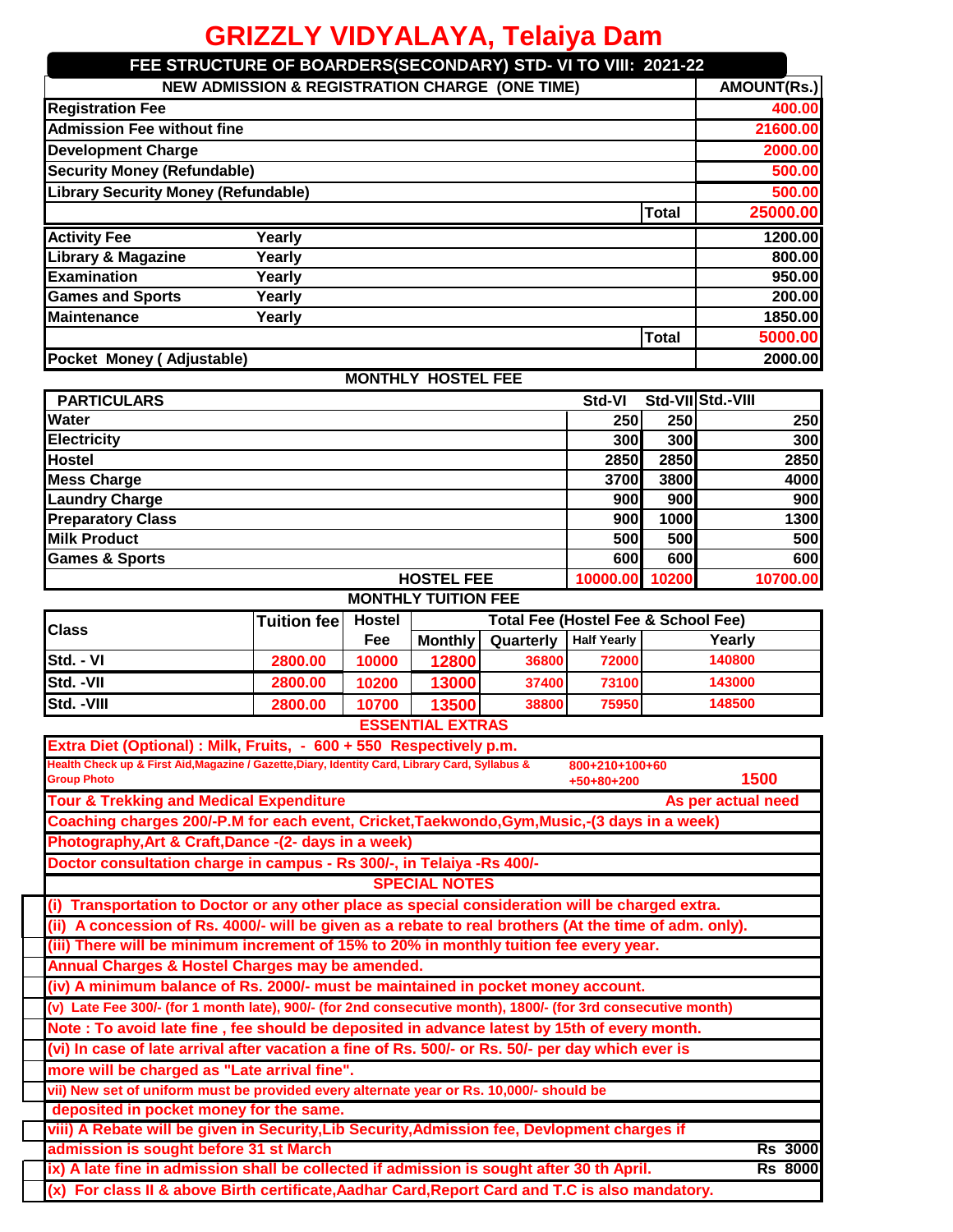| FEE STRUCTURE OF BOARDERS( SR. SECONDARY) STD- IX 2021-22 |              |                    |
|-----------------------------------------------------------|--------------|--------------------|
| <b>NEW ADMISSION &amp; REGISTRATION CHARGE (ONE TIME)</b> |              | <b>AMOUNT(Rs.)</b> |
| <b>Registration Fee</b>                                   |              | 400.00             |
| <b>Admission Fee without fine</b>                         |              | 26600.00           |
| <b>Development Charge</b>                                 |              | 2000.00            |
| <b>Security Money (Refundable)</b>                        |              | 500.00             |
| <b>Library Security Money (Refundable)</b>                |              | 500.00             |
|                                                           | <b>Total</b> | 30000.00           |

| <b>Activity Fee</b>              | Yearly |              | 1200.00 |
|----------------------------------|--------|--------------|---------|
| <b>Library &amp; Magazine</b>    | Yearly |              | 800.00  |
| Examination                      | Yearly |              | 1000.00 |
| <b>Games and Sports</b>          | Yearly |              | 400.00  |
| Maintenance                      | Yearly |              | 2600.00 |
|                                  |        | <b>Total</b> | 6000.00 |
| <b>Pocket Money (Adjustable)</b> |        |              | 2000.00 |

### **MONTHLY HOSTEL FEE**

| <b>PARTICULARS</b>        |                   |             |
|---------------------------|-------------------|-------------|
|                           |                   | $Std. - IX$ |
| <b>Water</b>              |                   | 250.00      |
| <b>Electricity</b>        |                   | 300.00      |
| <b>Hostel</b>             |                   | 3100.00     |
| <b>Mess Charge</b>        |                   | 4000.00     |
| <b>Laundry Charge</b>     |                   | 900.00      |
| <b>Preparatory Class</b>  |                   | 1300.00     |
| <b>Milk Product</b>       |                   | 500.00      |
| <b>Games &amp; Sports</b> |                   | 750.00      |
|                           | <b>HOSTEL FEE</b> | 11100.00    |

|                                                                                                                       | <b>Tuition fee</b> | <b>Hostel</b> |                         |                               |                                | <b>Total Fee (Hostel Fee &amp; School Fee)</b> |  |
|-----------------------------------------------------------------------------------------------------------------------|--------------------|---------------|-------------------------|-------------------------------|--------------------------------|------------------------------------------------|--|
| <b>Class</b>                                                                                                          |                    | Fee           |                         | Monthly Quarterly Half Yearly |                                | Yearly                                         |  |
| Std. - IX                                                                                                             | 2900.00            | 11100         | 14000                   | 40250                         | 78800                          | 154000                                         |  |
|                                                                                                                       |                    |               | <b>ESSENTIAL EXTRAS</b> |                               |                                |                                                |  |
| Health Check up & First Aid, Magazine / Gazette, Diary, Identity Card, Library Card, Syllabus &<br><b>Group Photo</b> |                    |               |                         |                               | 800+210+100+60<br>$+50+80+200$ | 1500                                           |  |
| <b>Tour &amp; Trekking and Medical Expenditure</b><br>As per actual need                                              |                    |               |                         |                               |                                |                                                |  |
| Coaching charges 200/-P.M for each event, Cricket, Taekwondo, Gym, Music,-(3 days in a week)                          |                    |               |                         |                               |                                |                                                |  |
| Photography, Art & Craft, Dance - (2- days in a week)                                                                 |                    |               |                         |                               |                                |                                                |  |
| Doctor consultation charge in campus - Rs 300/-, in Telaiya - Rs 400/-                                                |                    |               |                         |                               |                                |                                                |  |
| <b>SPECIAL NOTES</b>                                                                                                  |                    |               |                         |                               |                                |                                                |  |
| Transportation to Doctor or any other place as special consideration will be charged extra.<br>(i)                    |                    |               |                         |                               |                                |                                                |  |
| A concession of Rs. 4000/- will be given as a rebate to real brothers (At the time of adm. only).<br>(ii)             |                    |               |                         |                               |                                |                                                |  |
| (iii) There will be minimum increment of 15% to 20% in monthly tuition fee every year.                                |                    |               |                         |                               |                                |                                                |  |
| Annual Charges & Hostel Charges may be amended.                                                                       |                    |               |                         |                               |                                |                                                |  |
| (iv) A minimum balance of Rs. 2000/- must be maintained in pocket money account.                                      |                    |               |                         |                               |                                |                                                |  |
| (v) Late Fee 300/- (for 1 month late), 900/- (for 2nd consecutive month), 1800/- (for 3rd consecutive month)          |                    |               |                         |                               |                                |                                                |  |
| Note: To avoid late fine, fee should be deposited in advance latest by 15th of every month.                           |                    |               |                         |                               |                                |                                                |  |
| (vi) In case of late arrival after vacation a fine of Rs. 500/- or Rs. 50/- per day which ever is                     |                    |               |                         |                               |                                |                                                |  |
| more will be charged as "Late arrival fine".                                                                          |                    |               |                         |                               |                                |                                                |  |
| vii) New set of uniform must be provided every alternate year or Rs. 10,000/- should be                               |                    |               |                         |                               |                                |                                                |  |
| deposited in pocket money for the same.                                                                               |                    |               |                         |                               |                                |                                                |  |
| viii) A Rebate will be given in Security, Lib Security, Admission fee, Devlopment charges if                          |                    |               |                         |                               |                                |                                                |  |
| admission is sought before 31 st March<br><b>Rs 5000</b>                                                              |                    |               |                         |                               |                                |                                                |  |
| ix) A late fine in admission shall be collected if admission is sought after 30 th April.                             |                    |               |                         |                               |                                | <b>Rs 8000</b>                                 |  |
| (x) For class II & above Birth certificate, Aadhar Card, Report Card and T.C is also mandatory.                       |                    |               |                         |                               |                                |                                                |  |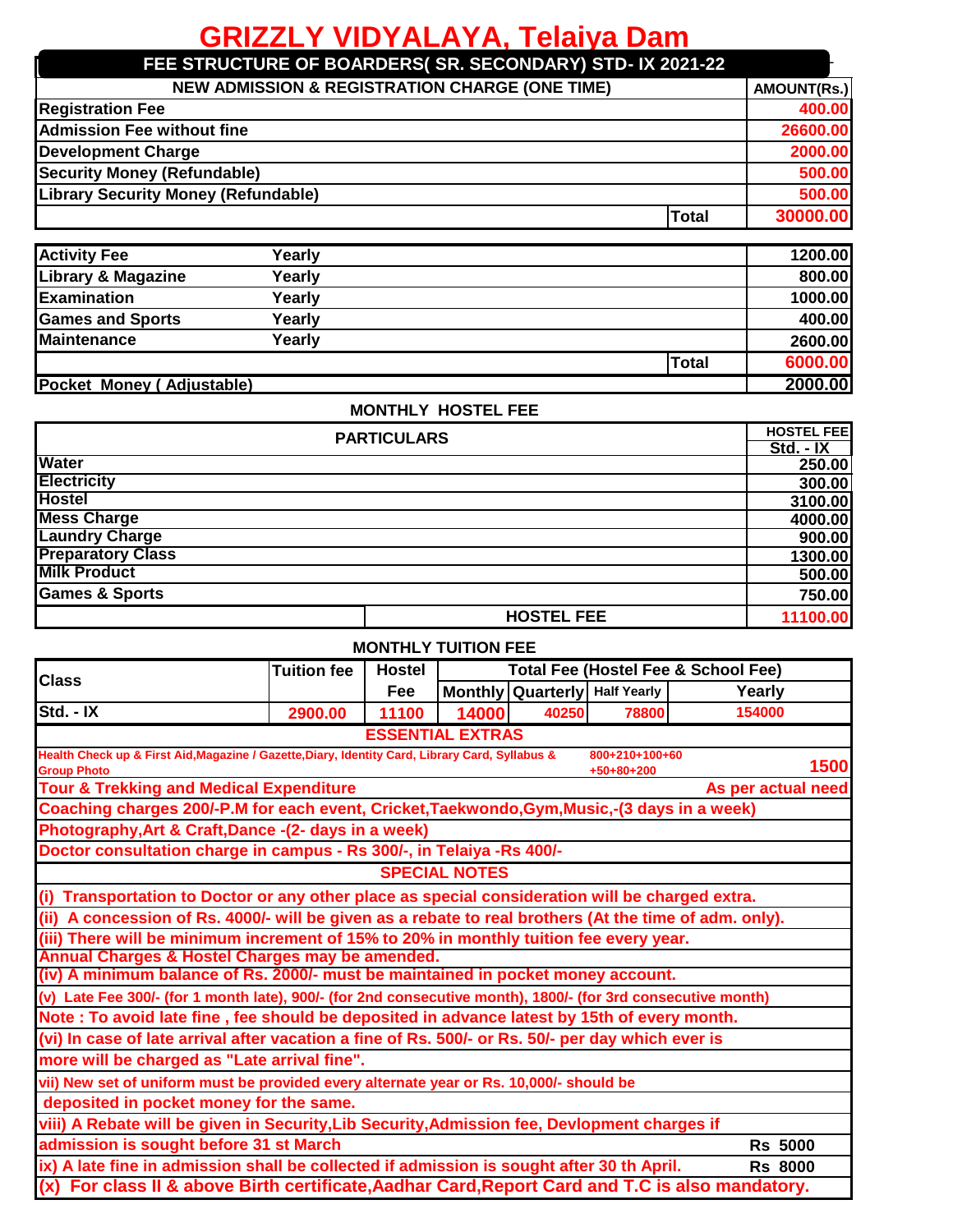| FEE STRUCTURE OF BOARDERS( SR. SECONDARY) STD-X: 2021-22  |              |                    |
|-----------------------------------------------------------|--------------|--------------------|
| <b>NEW ADMISSION &amp; REGISTRATION CHARGE (ONE TIME)</b> |              | <b>AMOUNT(Rs.)</b> |
| <b>Registration Fee</b>                                   |              | 400.00             |
| <b>Admission Fee without fine</b>                         |              | 34600.00           |
| <b>Development Charge</b>                                 |              | 2000.00            |
| <b>Security Money (Refundable)</b>                        |              | 500.00             |
| <b>Library Security Money (Refundable)</b>                |              | 500.00             |
|                                                           | <b>Total</b> | 38000.00           |

| <b>Activity Fee</b>           | Yearly |              | 1200.00 |
|-------------------------------|--------|--------------|---------|
| <b>Library &amp; Magazine</b> | Yearly |              | 800.00  |
| Examination                   | Yearly |              | 1000.00 |
| <b>Games and Sports</b>       | Yearly |              | 400.00  |
| <b>Maintenance</b>            | Yearly |              | 2600.00 |
|                               |        | <b>Total</b> | 6000.00 |
| Pocket Money (Adjustable)     |        |              | 2000.00 |

### **MONTHLY HOSTEL FEE**

|                           | <b>HOSTEL FEE</b> |          |  |
|---------------------------|-------------------|----------|--|
| <b>PARTICULARS</b>        |                   |          |  |
| <b>Water</b>              |                   | 250.00   |  |
| <b>Electricity</b>        |                   | 300.00   |  |
| <b>Hostel</b>             |                   | 3200.00  |  |
| <b>Mess Charge</b>        | 4200.00           |          |  |
| <b>Laundry Charge</b>     |                   | 900.00   |  |
| <b>Preparatory Class</b>  |                   | 1500.00  |  |
| <b>Milk Product</b>       |                   | 500.00   |  |
| <b>Games &amp; Sports</b> | 1050.00           |          |  |
|                           | <b>HOSTEL FEE</b> | 11900.00 |  |

|                                                                                                                                                          |                    |                      | <b>Total Fee (Hostel Fee &amp; School Fee)</b> |                          |                       |        |  |
|----------------------------------------------------------------------------------------------------------------------------------------------------------|--------------------|----------------------|------------------------------------------------|--------------------------|-----------------------|--------|--|
| <b>Class</b>                                                                                                                                             | <b>Tuition fee</b> | <b>Hostel</b><br>Fee |                                                | <b>Monthly Quarterly</b> | <b>Half</b><br>Yearly | Yearly |  |
| $Std. - X$                                                                                                                                               | 3100.00            | 11900                | 15000                                          | 43150                    | 84400                 | 165000 |  |
| <b>ESSENTIAL EXTRAS</b>                                                                                                                                  |                    |                      |                                                |                          |                       |        |  |
| Extra Diet (Optional) : Milk, Fruits, - 600 + 550 Respectively p.m.                                                                                      |                    |                      |                                                |                          |                       |        |  |
| Health Check up & First Aid, Magazine / Gazette, Diary, Identity Card, Library Card, Syllabus<br>800+210+100+60<br>1500<br>& Group Photo<br>$+50+80+200$ |                    |                      |                                                |                          |                       |        |  |
| <b>Tour &amp; Trekking and Medical Expenditure</b>                                                                                                       |                    |                      |                                                |                          |                       |        |  |
| Coaching charges 200/-P.M for each event, Cricket, Taekwondo, Gym, Music,-(3 days in a week)                                                             |                    |                      |                                                |                          |                       |        |  |
| Photography, Art & Craft, Dance -(2- days in a week)                                                                                                     |                    |                      |                                                |                          |                       |        |  |
| Doctor consultation charge in campus - Rs 300/-, in Telaiya - Rs 400/-                                                                                   |                    |                      |                                                |                          |                       |        |  |
|                                                                                                                                                          |                    |                      | <b>SPECIAL NOTES</b>                           |                          |                       |        |  |
| (i) Transportation to Doctor or any other place as special consideration will be charged extra.                                                          |                    |                      |                                                |                          |                       |        |  |
| (iii) There will be minimum increment of 15% to 20% in monthly tuition fee every year.                                                                   |                    |                      |                                                |                          |                       |        |  |
| Annual Charges & Hostel Charges may be amended.                                                                                                          |                    |                      |                                                |                          |                       |        |  |
| (iv) A minimum balance of Rs. 2000/- must be maintained in pocket money account.                                                                         |                    |                      |                                                |                          |                       |        |  |
| (v) Late Fee 300/- (for 1 month late), 900/- (for 2nd consecutive month), 1800/- (for 3rd consecutive month)                                             |                    |                      |                                                |                          |                       |        |  |
| Note: To avoid late fine, fee should be deposited in advance latest by 15th of every month.                                                              |                    |                      |                                                |                          |                       |        |  |
| (vi) In case of late arrival after vacation a fine of Rs. 500/- or Rs. 50/- per day which ever is                                                        |                    |                      |                                                |                          |                       |        |  |
| more will be charged as "Late arrival fine".                                                                                                             |                    |                      |                                                |                          |                       |        |  |
| vii) New set of uniform must be provided every alternate year or Rs. 10,000/- should be                                                                  |                    |                      |                                                |                          |                       |        |  |
| deposited in pocket money for the same.                                                                                                                  |                    |                      |                                                |                          |                       |        |  |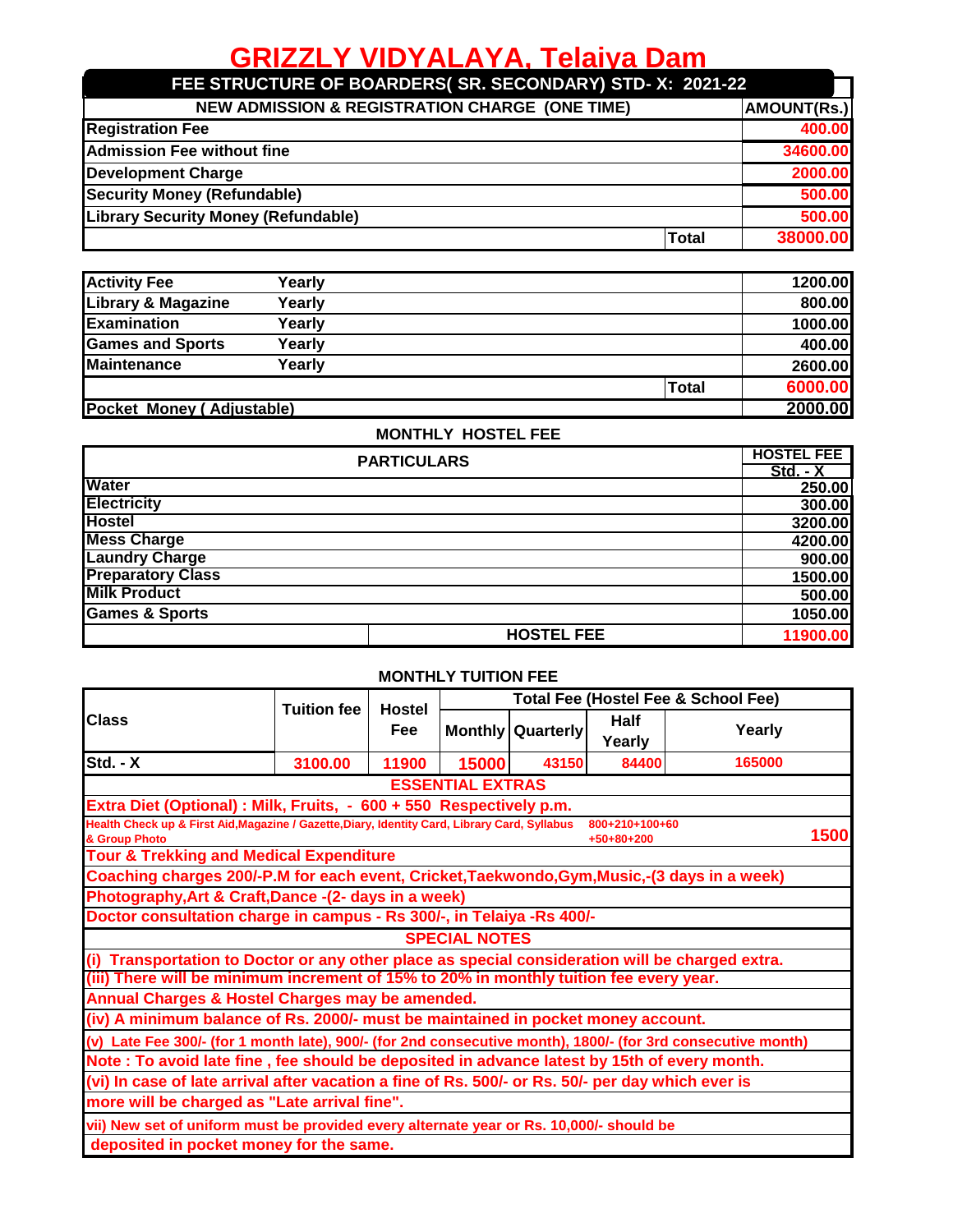#### **AMOUNT 400.00 6600.00 2000.00 500.00 500.00 Total 10000.00 Library Security Money (Refundable) NEW ADMISSION & REGISTRATION CHARGE (ONE TIME) Registration Fee Admission Fee without fine Development Charge Security Money (Refundable) FEE STRUCTURE OF BOARDERS( SR. SECONDARY) STD- XI (SCI) : 2021-22**

| <b>Activity Fee</b>              | Yearly |              | 1200.00 |
|----------------------------------|--------|--------------|---------|
| Library & Magazine               | Yearlv |              | 800.00  |
| <b>Examination</b>               | Yearlv |              | 1000.00 |
| <b>Games and Sports</b>          | Yearlv |              | 400.00  |
| <b>Maintenance</b>               | Yearlv |              | 2600.00 |
|                                  |        | <b>TOTAL</b> | 6000.00 |
| <b>Pocket Money (Adjustable)</b> |        |              | 2000.00 |

### **MONTHLY HOSTEL FEE**

| <b>PARTICULARS</b>        |                   |           |
|---------------------------|-------------------|-----------|
|                           |                   | Std. - XI |
| <b>Water</b>              |                   | 250.00    |
| <b>Electricity</b>        |                   | 300.00    |
| <b>Hostel</b>             |                   | 3200.00   |
| <b>Mess Charge</b>        |                   | 4200.00   |
| <b>Laundry Charge</b>     |                   | 900.00    |
| <b>Preparatory Class</b>  |                   | 1500.00   |
| <b>Milk Product</b>       |                   | 500.00    |
| <b>Games &amp; Sports</b> |                   | 1050.00   |
|                           | <b>HOSTEL FEE</b> | 11900.00  |

|                                                                                                              |                                                                                                                                           |               |                      |                          |        | <b>Total Fee (Hostel Fee &amp; School Fee)</b> |  |
|--------------------------------------------------------------------------------------------------------------|-------------------------------------------------------------------------------------------------------------------------------------------|---------------|----------------------|--------------------------|--------|------------------------------------------------|--|
| <b>Class</b>                                                                                                 | <b>Tuition fee</b>                                                                                                                        | <b>Hostel</b> |                      |                          | Half   |                                                |  |
|                                                                                                              |                                                                                                                                           | Fee           |                      | <b>Monthly Quarterly</b> | Yearly | Yearly                                         |  |
| Std. - XI (SCI)                                                                                              | 3850.00                                                                                                                                   | 11900         | 15750                | 45300                    | 88600  | 173250                                         |  |
| <b>ESSENTIAL EXTRAS</b>                                                                                      |                                                                                                                                           |               |                      |                          |        |                                                |  |
| Extra Diet (Optional) : Milk, Fruits, - 600 + 550 Respectively p.m.                                          |                                                                                                                                           |               |                      |                          |        |                                                |  |
| <b>Group Photo</b>                                                                                           | Health Check up & First Aid, Magazine / Gazette, Diary, Identity Card, Library Card, Syllabus &<br>800+210+100+60<br>1500<br>$+50+80+200$ |               |                      |                          |        |                                                |  |
| <b>Tour &amp; Trekking and Medical Expenditure</b>                                                           |                                                                                                                                           |               |                      |                          |        | As per actual need                             |  |
| Coaching charges 200/-P.M for each event, Cricket, Taekwondo, Gym, Music,-(3 days in a week)                 |                                                                                                                                           |               |                      |                          |        |                                                |  |
| Photography, Art & Craft, Dance -(2- days in a week)                                                         |                                                                                                                                           |               |                      |                          |        |                                                |  |
| Doctor consultation charge in campus - Rs 300/-, in Telaiya - Rs 400/-                                       |                                                                                                                                           |               |                      |                          |        |                                                |  |
|                                                                                                              |                                                                                                                                           |               | <b>SPECIAL NOTES</b> |                          |        |                                                |  |
| (i) Transportation to Doctor or any other place as special consideration will be charged extra.              |                                                                                                                                           |               |                      |                          |        |                                                |  |
| $(i)$ A concession of Rs. 4000/- will be given as a rebate to real brothers (At the time of adm. only).      |                                                                                                                                           |               |                      |                          |        |                                                |  |
| (iii) There will be minimum increment of 15% to 20% in monthly tuition fee every year.                       |                                                                                                                                           |               |                      |                          |        |                                                |  |
| Annual Charges & Hostel Charges may be amended.                                                              |                                                                                                                                           |               |                      |                          |        |                                                |  |
| (iv) A minimum balance of Rs. 2000/- must be maintained in pocket money account.                             |                                                                                                                                           |               |                      |                          |        |                                                |  |
| (v) Late Fee 300/- (for 1 month late), 900/- (for 2nd consecutive month), 1800/- (for 3rd consecutive month) |                                                                                                                                           |               |                      |                          |        |                                                |  |
| Note: To avoid late fine, fee should be deposited in advance latest by 15th of every month.                  |                                                                                                                                           |               |                      |                          |        |                                                |  |
| (vi) In case of late arrival after vacation a fine of Rs. 500/- or Rs. 50/- per day which ever is            |                                                                                                                                           |               |                      |                          |        |                                                |  |
| more will be charged as "Late arrival fine".                                                                 |                                                                                                                                           |               |                      |                          |        |                                                |  |
| vii) New set of uniform must be provided every alternate year or Rs. 10,000/- should be                      |                                                                                                                                           |               |                      |                          |        |                                                |  |
| deposited in pocket money for the same.                                                                      |                                                                                                                                           |               |                      |                          |        |                                                |  |
| viii) A Rebate will be given in Security, Lib Security, Admission fee, Devlopment charges if                 |                                                                                                                                           |               |                      |                          |        |                                                |  |
| admission is sought before 25 th May.                                                                        |                                                                                                                                           |               |                      |                          |        | <b>Rs 5000</b>                                 |  |
| x) A late fine of Rs5000/- in admission shall be collected if admission is shought after 15th June.          |                                                                                                                                           |               |                      |                          |        |                                                |  |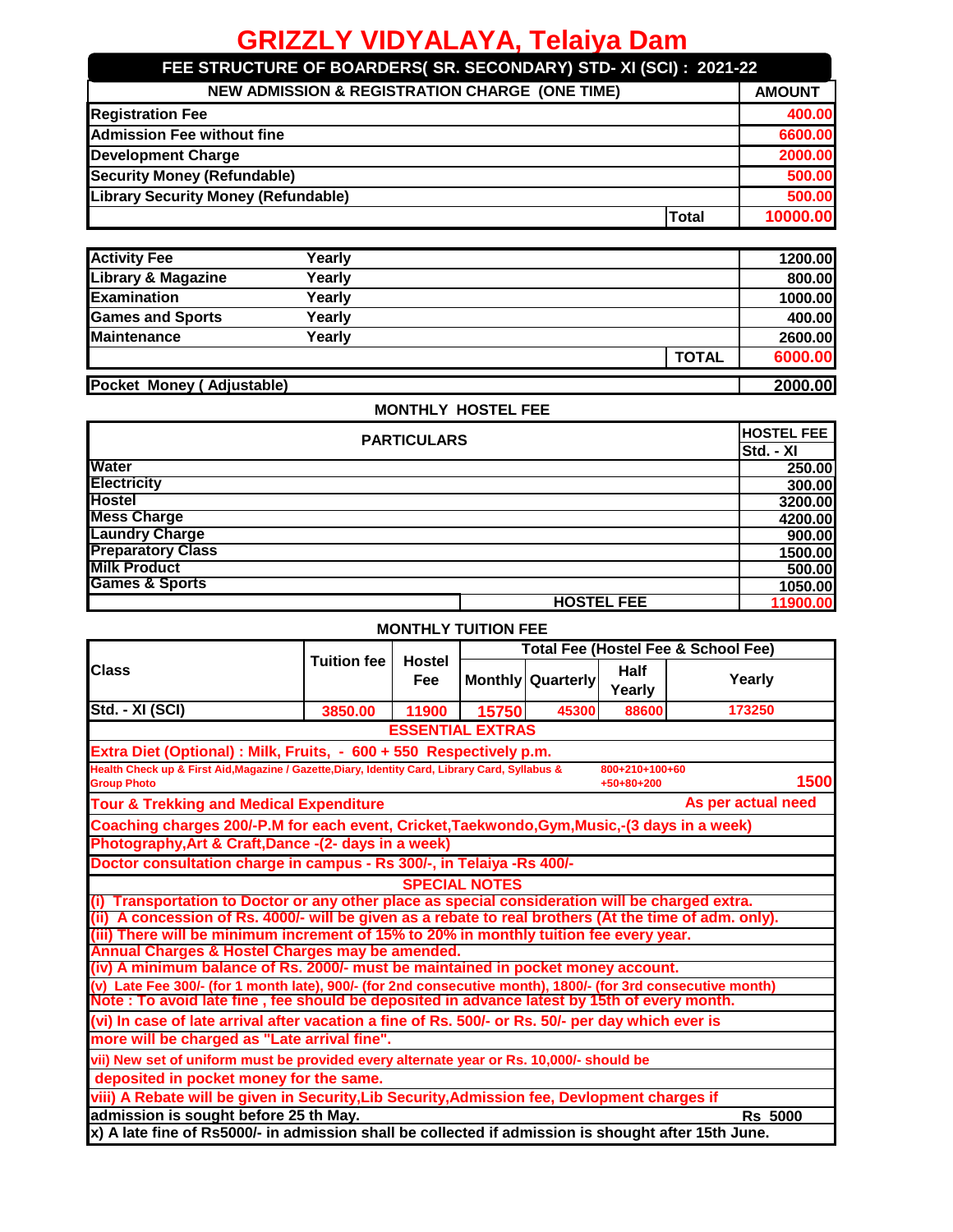|                                            |        | FEE STRUCTURE OF BOARDERS( SR. SECONDARY) - STD XI (COM) 2021-22 |              |               |
|--------------------------------------------|--------|------------------------------------------------------------------|--------------|---------------|
|                                            |        | <b>NEW ADMISSION &amp; REGISTRATION CHARGE (ONE TIME)</b>        |              | <b>AMOUNT</b> |
| <b>Registration Fee</b>                    |        |                                                                  |              | 400.00        |
| <b>Admission Fee without fine</b>          |        |                                                                  |              | 6600.00       |
| <b>Development Charge</b>                  |        |                                                                  |              | 2000.00       |
| <b>Security Money (Refundable)</b>         |        |                                                                  |              | 500.00        |
| <b>Library Security Money (Refundable)</b> |        |                                                                  |              | 500.00        |
|                                            |        |                                                                  | <b>Total</b> | 10000.00      |
| <b>Activity Fee</b>                        | Yearly |                                                                  |              | 1200.00       |
| <b>Library &amp; Magazine</b>              | Yearly |                                                                  |              | 800.00        |
| <b>Examination</b>                         | Yearly |                                                                  |              | 1000.00       |
| <b>Games and Sports</b>                    | Yearly |                                                                  |              | 400.00        |
| <b>Maintenance</b>                         | Yearly |                                                                  |              | 2600.00       |
|                                            |        |                                                                  | <b>TOTAL</b> | 6000.00       |
| Pocket Money (Adjustable)                  |        |                                                                  |              | 2000.00       |

| $\blacksquare$            |                           | ∸∪∪…∪∪            |
|---------------------------|---------------------------|-------------------|
|                           | <b>MONTHLY HOSTEL FEE</b> |                   |
|                           | <b>PARTICULARS</b>        | <b>HOSTEL FEE</b> |
|                           |                           | Std. - XI         |
| <b>Water</b>              |                           | 250.00            |
| <b>Electricity</b>        |                           | 300.00            |
| <b>Hostel</b>             |                           | 3200.00           |
| <b>Mess Charge</b>        |                           | 4200.00           |
| <b>Laundry Charge</b>     |                           | 900.00            |
| <b>Preparatory Class</b>  |                           | 1500.00           |
| <b>Milk Product</b>       |                           | 500.00            |
| <b>Games &amp; Sports</b> |                           | 1050.00           |
|                           | <b>HOSTEL FEE</b>         | 11900.00          |

|                                                                                                                   |                                                                                              | <b>Hostel</b> |                      |                   |              | <b>Total Fee (Hostel Fee &amp; School Fee)</b>                                                      |  |  |  |  |  |  |
|-------------------------------------------------------------------------------------------------------------------|----------------------------------------------------------------------------------------------|---------------|----------------------|-------------------|--------------|-----------------------------------------------------------------------------------------------------|--|--|--|--|--|--|
| <b>Class</b>                                                                                                      | <b>Tuition fee</b>                                                                           | <b>Fee</b>    |                      | Monthly Quarterly | <b>Half</b>  | Yearly                                                                                              |  |  |  |  |  |  |
|                                                                                                                   |                                                                                              |               |                      |                   | Yearly       |                                                                                                     |  |  |  |  |  |  |
| <b>Std: XI (Commerce)</b>                                                                                         | 3300.00                                                                                      | 11900         | 15200                | 43700             | 85500        | 167200                                                                                              |  |  |  |  |  |  |
|                                                                                                                   | <b>ESSENTIAL EXTRAS</b>                                                                      |               |                      |                   |              |                                                                                                     |  |  |  |  |  |  |
| Extra Diet (Optional): Milk, Fruits, - 600 + 550 Respectively p.m.                                                |                                                                                              |               |                      |                   |              |                                                                                                     |  |  |  |  |  |  |
| Health Check up & First Aid, Magazine / Gazette, Diary, Identity Card, Library Card, Syllabus &<br>800+210+100+60 |                                                                                              |               |                      |                   |              |                                                                                                     |  |  |  |  |  |  |
| <b>Group Photo</b>                                                                                                |                                                                                              |               |                      |                   | $+50+80+200$ | 1500                                                                                                |  |  |  |  |  |  |
| <b>Tour &amp; Trekking and Medical Expenditure</b>                                                                |                                                                                              |               |                      |                   |              | As per actual need                                                                                  |  |  |  |  |  |  |
| Coaching charges 200/-P.M for each event, Cricket, Taekwondo, Gym, Music,-(3 days in a week)                      |                                                                                              |               |                      |                   |              |                                                                                                     |  |  |  |  |  |  |
| Photography, Art & Craft, Dance -(2- days in a week)                                                              |                                                                                              |               |                      |                   |              |                                                                                                     |  |  |  |  |  |  |
|                                                                                                                   | Doctor consultation charge in campus - Rs 300/-, in Telaiya - Rs 400/-                       |               |                      |                   |              |                                                                                                     |  |  |  |  |  |  |
|                                                                                                                   |                                                                                              |               | <b>SPECIAL NOTES</b> |                   |              |                                                                                                     |  |  |  |  |  |  |
| (i) Transportation to Doctor or any other place as special consideration will be charged extra.                   |                                                                                              |               |                      |                   |              |                                                                                                     |  |  |  |  |  |  |
| (ii) A concession of Rs. 4000/- will be given as a rebate to real brothers (At the time of adm. only).            |                                                                                              |               |                      |                   |              |                                                                                                     |  |  |  |  |  |  |
| (iii) There will be minimum increment of 15% to 20% in monthly tuition fee every year.                            |                                                                                              |               |                      |                   |              |                                                                                                     |  |  |  |  |  |  |
| Annual Charges & Hostel Charges may be amended.                                                                   |                                                                                              |               |                      |                   |              |                                                                                                     |  |  |  |  |  |  |
| (iv) A minimum balance of Rs. 2000/- must be maintained in pocket money account.                                  |                                                                                              |               |                      |                   |              |                                                                                                     |  |  |  |  |  |  |
| (v) Late Fee 300/- (for 1 month late), 900/- (for 2nd consecutive month), 1800/- (for 3rd consecutive month)      |                                                                                              |               |                      |                   |              |                                                                                                     |  |  |  |  |  |  |
|                                                                                                                   | Note: To avoid late fine, fee should be deposited in advance latest by 15th of every month.  |               |                      |                   |              |                                                                                                     |  |  |  |  |  |  |
| (vi) In case of late arrival after vacation a fine of Rs. 500/- or Rs. 50/- per day which ever is                 |                                                                                              |               |                      |                   |              |                                                                                                     |  |  |  |  |  |  |
| more will be charged as "Late arrival fine".                                                                      |                                                                                              |               |                      |                   |              |                                                                                                     |  |  |  |  |  |  |
| vii) New set of uniform must be provided every alternate year or Rs. 10,000/- should be                           |                                                                                              |               |                      |                   |              |                                                                                                     |  |  |  |  |  |  |
| deposited in pocket money for the same.                                                                           |                                                                                              |               |                      |                   |              |                                                                                                     |  |  |  |  |  |  |
|                                                                                                                   | viii) A Rebate will be given in Security, Lib Security, Admission fee, Devlopment charges if |               |                      |                   |              |                                                                                                     |  |  |  |  |  |  |
| admission is sought before 25 th May.                                                                             |                                                                                              |               |                      |                   |              |                                                                                                     |  |  |  |  |  |  |
|                                                                                                                   |                                                                                              |               |                      |                   |              | x) A late fine of Rs5000/- in admission shall be collected if admission is shought after 15th June. |  |  |  |  |  |  |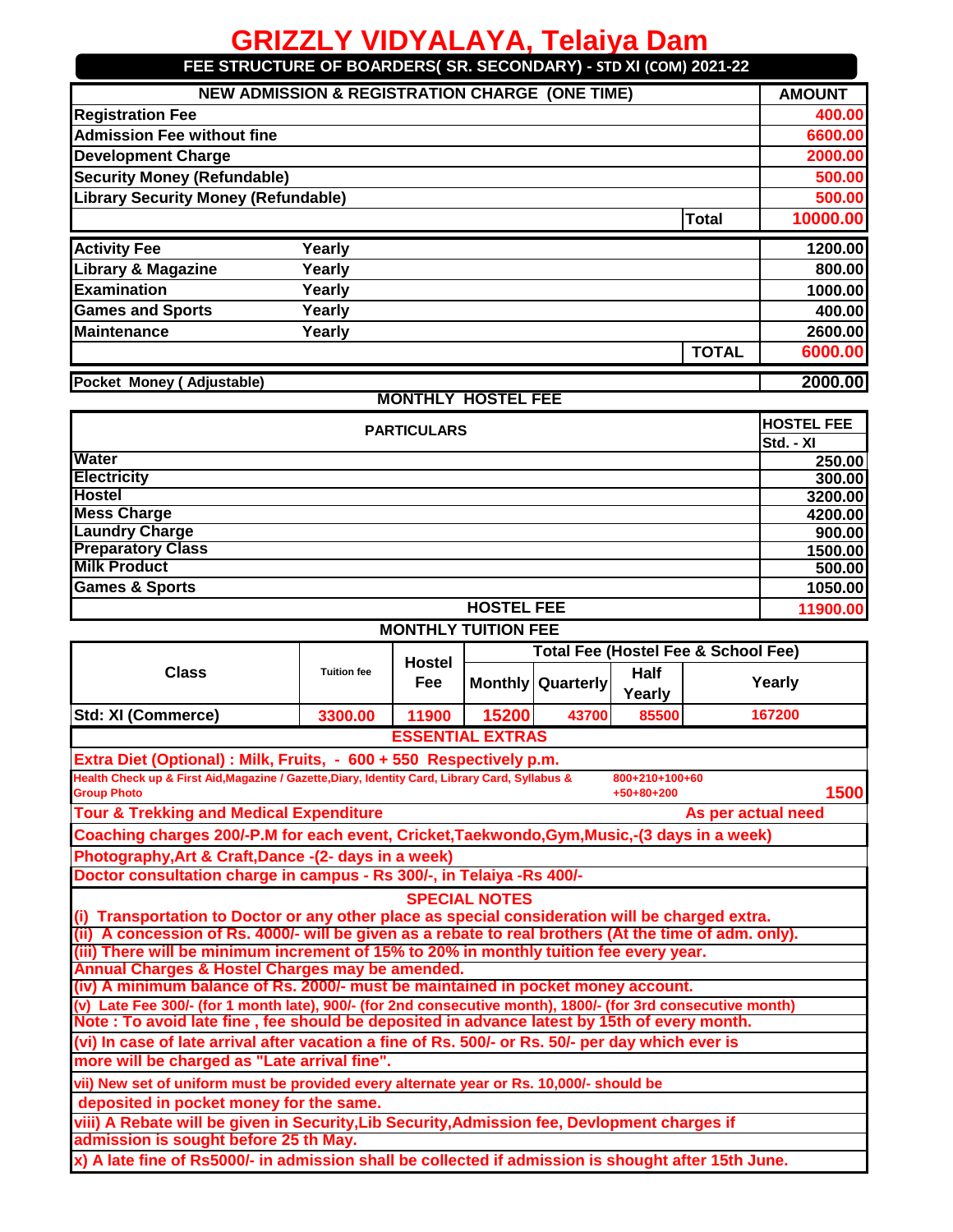#### **AMOUNT 400.00 34600.00 2000.00 NEW ADMISSION & REGISTRATION CHARGE (ONE TIME) Registration Fee Admission Fee without fine Development Charge FEE STRUCTURE OF BOARDERS( SR. SECONDARY) STD- XII Science: 2021-22**

**500.00 500.00 Total 38000.00 Library Security Money (Refundable) Security Money (Refundable)**

| <b>Activity Fee</b>           | ′earlv  |       | 1200.00 |
|-------------------------------|---------|-------|---------|
| <b>Library &amp; Magazine</b> | ⁄ earlv |       | 800,00  |
| <b>Examination</b>            | ⁄ earlv |       | 1000.00 |
| <b>Games and Sports</b>       | ∕earlv  |       | 400.00  |
| <b>Maintenance</b>            | ′earlv  |       | 2600.00 |
|                               |         | Total | 6000.00 |

**Pocket Money ( Adjustable) 2000.00**

#### **MONTHLY HOSTEL FEE**

| <b>PARTICULARS</b>        |            |
|---------------------------|------------|
|                           | Std. - XII |
| <b>Water</b>              | 250.00     |
| <b>Electricity</b>        | 300.00     |
| <b>IHostel</b>            | 3400.00    |
| <b>Mess Charge</b>        | 4100.00    |
| <b>Laundry Charge</b>     | 900.00     |
| <b>Preparatory Class</b>  | 1500.00    |
| <b>Milk Product</b>       | 500.00     |
| <b>Games &amp; Sports</b> | 1050.00    |
| <b>HOSTEL FEE</b>         | 12000.00   |

|                                                                                                                                                                                                             | <b>Tuition fee</b>                                                                           | <b>Hostel</b>        |       |                          |                       | <b>Total Fee (Hostel Fee &amp; School Fee)</b> |
|-------------------------------------------------------------------------------------------------------------------------------------------------------------------------------------------------------------|----------------------------------------------------------------------------------------------|----------------------|-------|--------------------------|-----------------------|------------------------------------------------|
| <b>Class</b>                                                                                                                                                                                                |                                                                                              | Fee                  |       | <b>Monthly Quarterly</b> | <b>Half</b><br>Yearly | Yearly                                         |
| Std. - XII (SCI)                                                                                                                                                                                            | 4050.00                                                                                      | 12000                | 16050 | 46150                    | 90300                 | 176550                                         |
| <b>ESSENTIAL EXTRAS</b>                                                                                                                                                                                     |                                                                                              |                      |       |                          |                       |                                                |
| Extra Diet (Optional): Milk, Fruits, - 600 + 550 Respectively p.m.                                                                                                                                          |                                                                                              |                      |       |                          |                       |                                                |
| Health Check up & First Aid, Magazine / Gazette, Diary, Identity Card, Library Card, Syllabus &<br>800+210+100+60<br>1500<br><b>Group Photo</b><br>$+50+80+200$                                             |                                                                                              |                      |       |                          |                       |                                                |
|                                                                                                                                                                                                             | <b>Tour &amp; Trekking and Medical Expenditure</b><br>As per actual need                     |                      |       |                          |                       |                                                |
|                                                                                                                                                                                                             | Coaching charges 200/-P.M for each event, Cricket, Taekwondo, Gym, Music,-(3 days in a week) |                      |       |                          |                       |                                                |
| Photography, Art & Craft, Dance -(2- days in a week)                                                                                                                                                        |                                                                                              |                      |       |                          |                       |                                                |
| Doctor consultation charge in campus - Rs 300/-, in Telaiya - Rs 400/-                                                                                                                                      |                                                                                              |                      |       |                          |                       |                                                |
|                                                                                                                                                                                                             |                                                                                              | <b>SPECIAL NOTES</b> |       |                          |                       |                                                |
| Transportation to Doctor or any other place as special consideration will be charged extra.                                                                                                                 |                                                                                              |                      |       |                          |                       |                                                |
| A concession of Rs. 4000/- will be given as a rebate to real brothers (At the time of adm. only).                                                                                                           |                                                                                              |                      |       |                          |                       |                                                |
| (iii) There will be minimum increment of 15% to 20% in monthly tuition fee every year.                                                                                                                      |                                                                                              |                      |       |                          |                       |                                                |
| Annual Charges & Hostel Charges may be amended.                                                                                                                                                             |                                                                                              |                      |       |                          |                       |                                                |
| (iv) A minimum balance of Rs. 2000/- must be maintained in pocket money account.                                                                                                                            |                                                                                              |                      |       |                          |                       |                                                |
| (v) Late Fee 300/- (for 1 month late), 900/- (for 2nd consecutive month), 1800/- (for 3rd consecutive month)<br>Note: To avoid late fine, fee should be deposited in advance latest by 15th of every month. |                                                                                              |                      |       |                          |                       |                                                |
| (vi) In case of late arrival after vacation a fine of Rs. 500/- or Rs. 50/- per day which ever is                                                                                                           |                                                                                              |                      |       |                          |                       |                                                |
|                                                                                                                                                                                                             |                                                                                              |                      |       |                          |                       |                                                |
| more will be charged as "Late arrival fine".                                                                                                                                                                |                                                                                              |                      |       |                          |                       |                                                |